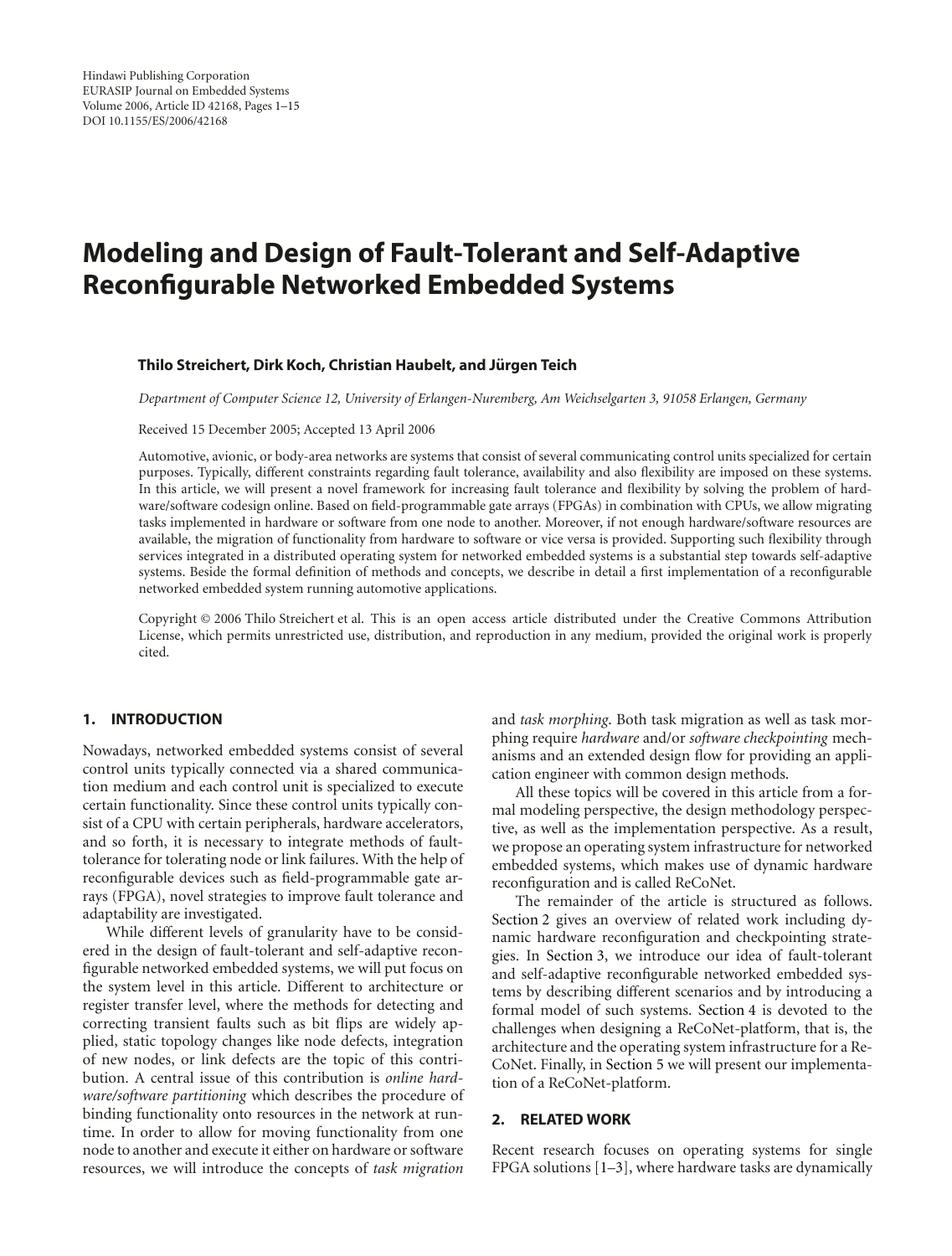assigned to FPGAs. In [\[1\]](#page-13-1) the authors propose an online scheduling system that assigns tasks to block-partitioned devices and can be a part of an operating system for a reconfigurable device. For hardware modules with the shape of an arbitrary rectangle, placement methodologies are presented in [\[2,](#page-13-3) [3](#page-13-2)]. A first approach to dynamic hardware/software partitioning is presented by Lysecky and Vahid [\[4\]](#page-13-4). There, the authors present a *warp configurable logic architecture* (WCLA) which is dedicated for speeding up critical loops of embedded systems applications. Besides the WCLA, other architectures on different levels of granularity have been presented like PACT [\[5](#page-13-5)], Chameleon [\[6](#page-13-6)], HoneyComb [\[7\]](#page-13-7), and dynamically reconfigurable networks on chips (DyNoCs) [\[8\]](#page-13-8) which were investigated intensively too. Different to these reconfigurable hardware architectures, this article focuses too on platforms consisting of field-programmable gate arrays (FPGA) hosting a softcore CPU and free configurable hardware resources.

Some FPGA architectures themselves have been developed for fault tolerance targeting on two objectives. One direction is towards enhancing the chip yield during production phase [\[9\]](#page-13-9) while the other direction focuses on fault tolerance during runtime. In [\[10\]](#page-13-10) an architecture for the latter case that is capable of fault detection and recovery is presented. On FPGA architectures much work has been proposed to compensate faults due to the possibility of hardware reconfiguration. An extensive overview of fault models and fault detection techniques can be found in [\[11](#page-13-11)]. One approach suitable for FPGAs is to read back the configuration data from the device while comparing it with the original data. If the comparison was not successful the FPGA will be reconfigured [\[12](#page-13-12)]. The reconfiguration can further be used to move modules away from permanently faulty resources. Approaches in this field span from remote synthesis where the place and route tools are constrained to omit faulty parts from the synthesized module [\[13](#page-13-13)] to approaches, where design alternatives containing holes for overlying some faulty resources have been predetermined and stored in local databases [\[14](#page-13-14), [15](#page-13-15)].

For tolerating defects, we additionally require checkpointing mechanisms in software as well as in hardware. An overview of existing approaches and definitions can be found in [\[16\]](#page-13-16). A *checkpoint* is the information necessary to recover a set of processes from a stored fault-free intermediate state. This implies that in the case of a fault the system can resume its operation not from the beginning but from a state close before the failure preventing a massive loss of computations. Upon a failure this information is used to *rollback* the system. Caution is needed if tasks communicate asynchronously among themselves as it is the case in our proposed approach. In order to deal with known issues like the *domino effect*, where a rollback of one node will require a rollback of nodes that have communicated with the faulty node since the last checkpoint, we utilize a *coordinated checkpointing* scheme [\[17\]](#page-13-17) in our system. In [\[18\]](#page-13-18) the impact of the checkpoint scheme on the time behavior of the system is analyzed. This includes the checkpoint overhead, that is, the time a task is stopped to store a checkpoint as well as the

latencies for storing and restoring a checkpoint. In [\[19\]](#page-13-19), it is examined how redundancy can be used in distributed systems to hold up functionality of faulty nodes under real-time requirements and resource constraints.

In the FPGA domain checkpointing has been seldomly investigated so far. Multicontext FPGAs [\[20](#page-13-20)[–22\]](#page-13-21) have been proposed, that allow to swap the complete register set (and therefore the state) among with the hardware circuit between a working set and one or more shadow sets in a single cycle. But due to the enormous amount of additional hardware overhead, they have not been used commercially. Another approach for hardware task preemption is presented in [\[23](#page-13-22)], where the register set of a preemptive hardware module is completely separated from the combinatorial part. This allows an efficient read and write access to the state by the cost of a low clock frequency due to routing overhead arising by the separation. Some work [\[24,](#page-13-23) [25\]](#page-13-24) has been done to use the read back capability of Xilinx Virtex FPGAs in order to extract the state information in the case of a task preemption. The read back approach has the advantage that typically hardware design-flows are nearly not influenced. However, the long configuration data read back times will result in an unfavorable checkpoint overhead.

# <span id="page-1-0"></span>**3. MODELS AND CONCEPTS**

In this article, we consider networked embedded systems consisting of dynamically hardware reconfigurable nodes. The nodes are connected via point-to-point communication links. Moreover, each node in the network is able, but is not necessarily required, to store the current state of the entire network which is given by its current topology and the distribution of the tasks in the network.

## *3.1. ReCoNet modeling*

For a precise explanation of scenarios and concepts an appropriate formal model is introduced in the following.

*Definition 1* (ReCoNet). A ReCoNet  $(g_t, g_a, \beta_t, \beta_c)$  is represented as follows.

- (i) The *task graph*  $g_t = (V_t, E_t)$  models the application implemented by the ReCoNet. This is done by communicating tasks  $t \in V_t$ . Communication is modeled by data dependencies  $e \in E_t \subseteq V_t \times V_t$ .
- (ii) The *architecture graph*  $g_a = (V_a, E_a)$  models the available resources, that is, nodes in the network  $n \in$ *V<sub>a</sub>* and bidirectional links  $l \in E_a \subseteq V_a \times V_a$  connecting nodes.
- (iii) The *task binding*  $\beta_t$ :  $V_t \rightarrow V_a$  is an assignment of tasks  $t \in V_t$  to nodes  $n \in V_a$ .
- (iv) The *communication binding*  $\beta_c$  :  $E_t \rightarrow E_a^i$  is an assignment of data dependencies  $e \in E_t$  to paths of length *i* in the architecture graph *ga*. A *path p* of length *i* is given by an *i*-tuple  $p = (e_1, e_2, \dots, e_i)$  with  $e_1, \ldots, e_i \in E_a$  and  $e_1 = \{n_0, n_1\}, e_2 = \{n_1, n_2\}, \ldots$  $e_i = \{n_{i-1}, n_i\}.$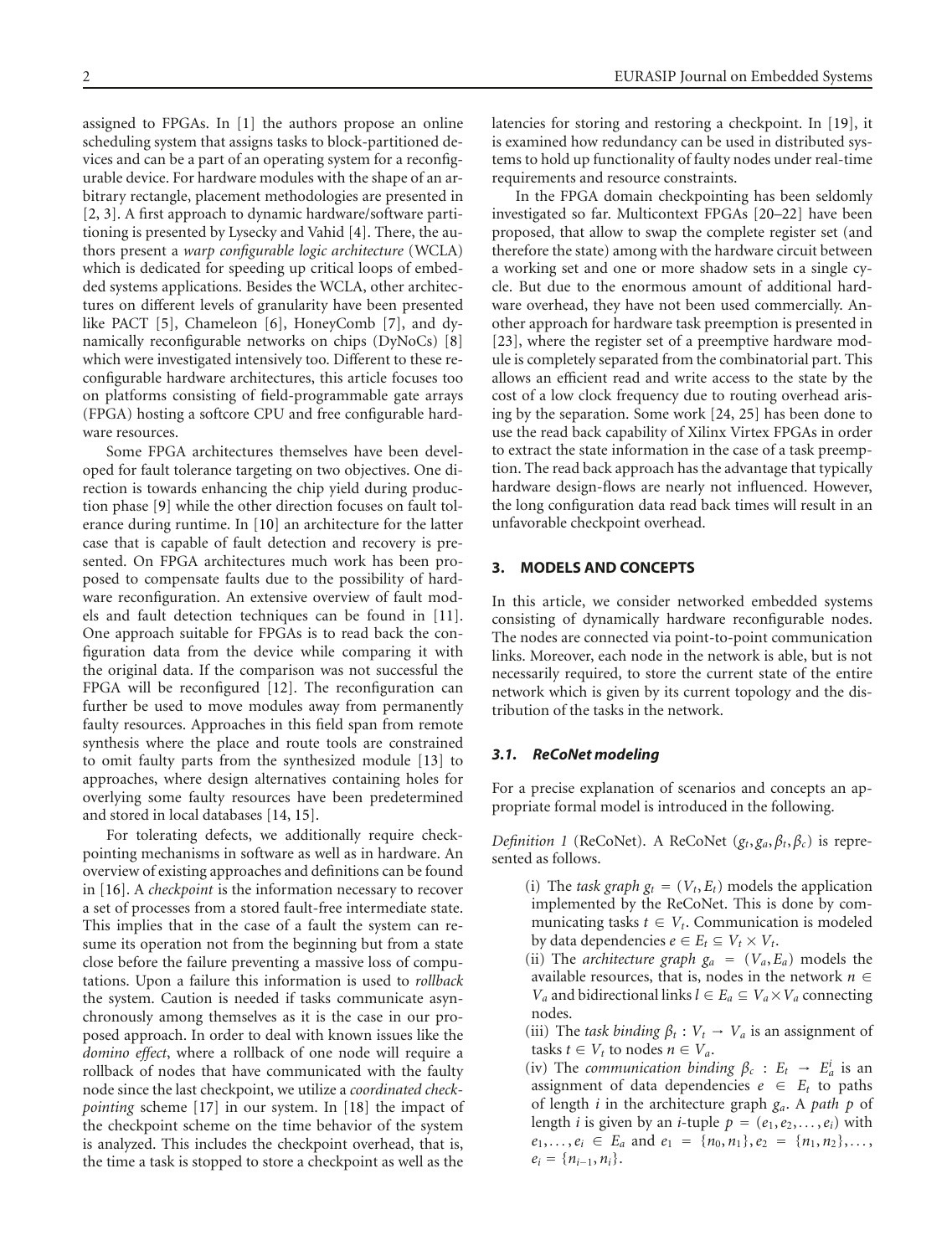

<span id="page-2-0"></span>FIGURE 1: Different scenarios in a ReCoNet. (a) A ReCoNet consisting of four nodes and six links with two communicating tasks. (b) An additional task *t*3 was assigned to node *n*1. (c) The link (*n*1, *n*4) is broken. Thus, a new communication binding is mandatory. (d) The defect of node *n*4 requires a new task and communication binding.

*Example 1.* In [Figure 1\(](#page-2-0)a), a ReCoNet is given. The task graph  $g_t$  is defined by  $V_t = \{t1, t2\}$  and  $E_t = \{(t1, t2)\}\$ . The architecture graph consists of four nodes and six links, that is,  $V_a = \{n1, n2, n3, n4\}$  and  $E_a = \{\{n1, n2\}, \{n1, n3\}, \{n1, n4\},\}$ {*n*2, *n*3}, {*n*2, *n*4}, {*n*3, *n*4}}. The shown task binding is  $\beta_t = \{(t1, n1), (t2, n4)\}.$  Finally, the communication binding  $is \beta_c = \{((t1, t2), (\{n1, n4\})).\}.$ 

Starting from this example, different scenarios can occur. In [Figure 1\(](#page-2-0)b) a new task *t*3 is assigned to node *n*1. As this assignment might violate given resource constraints (number of logic elements available in an FPGA or number of tasks assigned to a CPU), a new task binding  $\beta_t$  can be demanded. A similar scenario can be induced by deassigning a task from a node.

Figure  $1(c)$  shows another important scenario where the link (*n*1, *n*4) is broken. Due to this defect, it is necessary to calculate a new communication binding  $\beta_c$  for the data dependency (*t*1,*t*2) which was previously routed over this link. In the example shown in Figure  $1(c)$ , the new communication binding is  $\beta_c((t_1, t_2)) = (\{n_1, n_3\}, \{n_3, n_4\})$ . Again a similar scenario results from reestablishing a previously broken link.

Finally, in [Figure 1\(](#page-2-0)d) a node defect is depicted. As node *n*4 is not available any longer, a new task binding  $\beta_t$  for task

*t*2 is mandatory. Moreover, changing the task binding implies the recalculation of the communication binding *βc*. The ReCoNet given in [Figure 1\(](#page-2-0)d) is given as follows: the task graph  $g_t$  with  $V_t = \{t1, t2\}$  and  $E_t = \{(t1, t2)\},\$ the architecture graph consisting of  $V_a = \{n1, n2, n3\}$  and  $E_a = \{\{n1, n2\}, \{n1, n3\}, \{n2, n3\}\},\$  the task binding  $\beta_t =$  $\{(t1, n1), (t2, n2)\}\$  and communication binding  $\beta_c = \{((t1, n2))\}$ *t*2), ({*n*1, *n*2}))}.

From these scenarios we conclude that a ReCoNet given by a task graph *gt*, an architecture graph *ga*, the task binding *βt*, and the communication binding *βc* might change or might be changed over time, that is,  $g_t = g_t(\tau)$ ,  $g_a = g_a(\tau)$ ,  $\beta_t = \beta_t(\tau)$ , and  $\beta_c = \beta_c(\tau)$ , where  $\tau \in R_0^+$  denotes the actual time. In the following, we assume that a change in the application given by the task graph as well as a change in the architecture graph is indicated by an event *e*. Appropriately reacting to these events *e* is a feature of *adaptive and fault tolerant systems*.

The basic factors of innovation of a ReCoNet stem from (i) *dynamic rerouting*, (ii) *hardware and software task migration*, (iii) *hardware/software morphing*, and (iv) *online partitioning*. These methods permit solving the problem of hardware/software codesign online, that is, at runtime. Note that this is only possible due to the availability of dynamic and partial hardware reconfiguration. In the following, we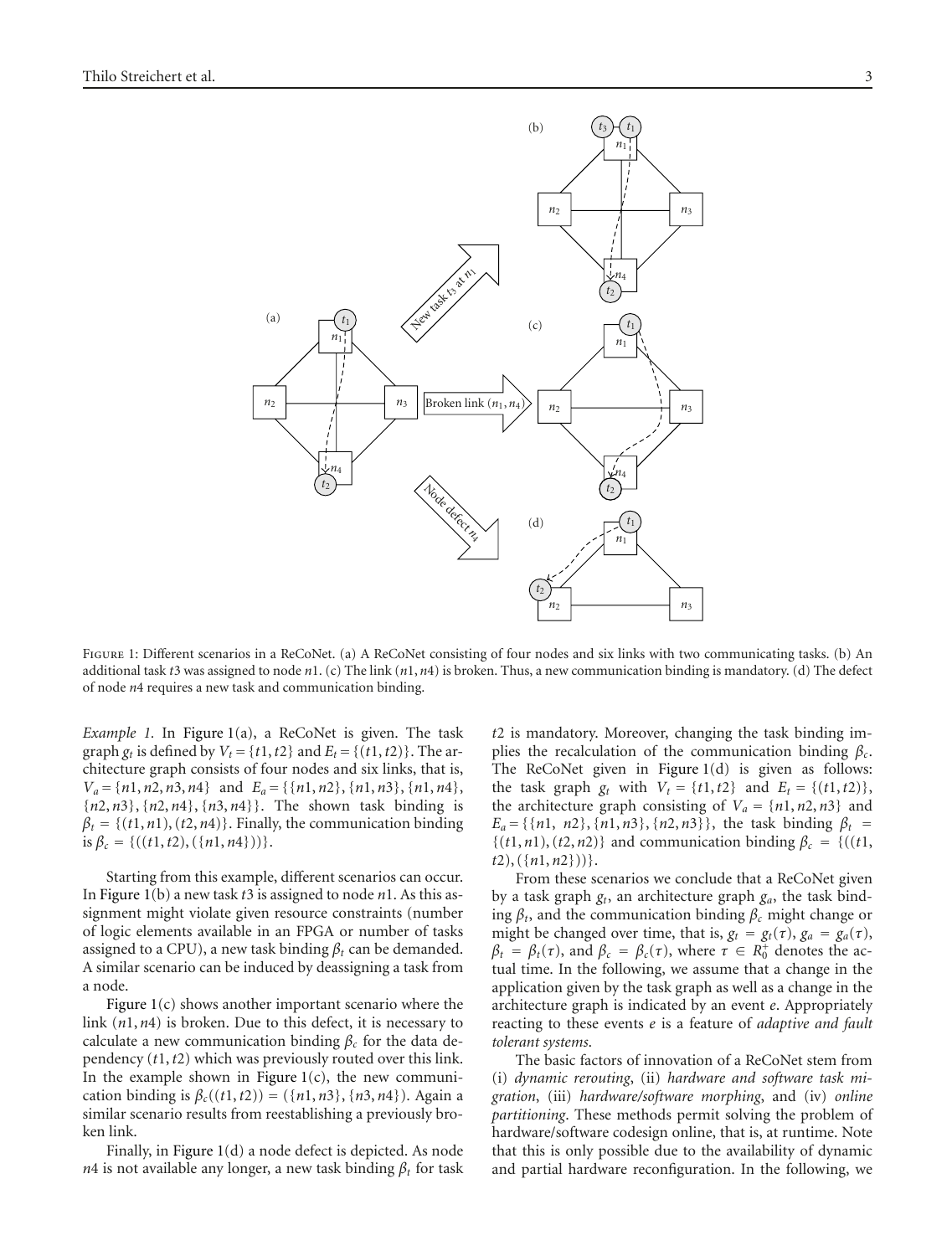discuss the most important theoretical aspects of these methods. In [Section 4,](#page-7-0) we will describe the basic methods in more detail.

#### *3.2. Online partitioning*

The goal of *online partitioning* is to equally distribute the computational workload in the network. To understand this particular problem, we have to take a closer look at the notion of *task binding*  $β_t$  and *communication binding*  $β_c$ . We therefore have to refine our model. In our model, we distinguish a finite number of the so-called *message types M*. Each message type  $m \in M$  corresponds to a communication protocol in the ReCoNet.

*Definition 2* (message type). *M* denotes a finite set of message types  $m_i \in M$ .

In a ReCoNet supporting different protocols and bandwidths, it is crucial to distinguish different demands. Assume a certain amount of data has to be transferred between two nodes in the ReCoNet. Between these nodes are two types of networks, one which is dedicated for data transfer and supports multicell packages and one which is dedicated for, for example, sensor values and therefore has a good payload/protocol ratio for one word messages. In such a case, the data which has to be transferred over two different networks would cause a different traffic in each network. Hence, we associate with each data dependency  $e \in E_t$  the so-called *demand values* which represent the required bandwidth when using a given message type.

*Definition 3* (demand). With each pair  $(e_i, m_j) \in E_t \times M$ , associate a real value  $d_{i,j} \in \mathbb{R}_0^+$  (possibly  $\infty$  if the message type cannot occur) indicating the *demand* for communication bandwidth by the two communicating tasks  $t_1, t_2$  with  $e_i = (t_1, t_2).$ 

*Example 2.* [Figure 2](#page-3-0) shows a task graph consisting of three tasks with three demands. While the demand between *t*1 and *t*2 as well as the demand between *t*1 and *t*3 can be routed over all two message types ( $|M| = 2$ ), the demand between *t*2 and *t*3 can be routed over the network that can transfer message type *m*2 only.

On the other hand, the supported bandwidth is modeled by the so-called *capacities* to each message type  $m \in M$  associated with a link  $l \in E_a$  in the architecture graph  $g_a$ .

*Definition 4* (capacity). With each pair  $(l_i, m_j) \in E_a \times M$ , associate a real value  $c_{i,j} \in \mathbb{R}_0^+$  (possibly 0, if the message type cannot be routed over *li*) indicating the *capacity* on a link *li* for message type *mj*.

In the following, we assume that for each link  $l_i \in E_a$ exactly one capacity *ci* is greater than 0.

*Example 3.* [Figure 2](#page-3-0) shows a ReCoNet consisting of four nodes and four links. While {*n*1, *n*3} and {*n*3, *n*4} can



<span id="page-3-0"></span>FIGURE 2: Demands are associated with pairs of data dependencies and message types while capacities are associated with pairs of links and message types.

transfer the message type  $m1$ ,  $\{n2, n3\}$  and  $\{n2, n4\}$  can handle message type *m*2. As the data dependency (*t*1,*t*3) is bound to path ({*n*1, *n*3}, {*n*3, *n*2}), node *n*3 acts as a gateway. The gateway converts a message of type *m*1 to a message of type *m*2. Note that only capacities with *c >* 0 and demands with  $d < \infty$  are shown in this figure. In our model, we assign exactly one capacity with *c >* 0 to each communication link *l* ∈ *Ea* in the architecture graph *ga* and at least one demand with  $d < \infty$  to the data dependencies  $e \in E_t$  in the task graph *gt*.

Depending on the type of capacity, a demand of the corresponding type can be routed over such an architecture graph link. With this model refinement of a ReCoNet, it is possible to limit the routing possibilities, and moreover, to assign different demands to one problem graph edge.

Beside the communication, tasks have certain properties which are of most importance in embedded systems. These can be either soft or hard, either periodic or sporadic, have different arrival times, different workloads, and other constraints, see, for example, [\[26\]](#page-13-25). For *online partitioning* a precise definition of the workload is required which is known to be a complex topic. As we are facing dynamically and partially reconfigurable architectures, we have to consider two types of workload, *hardware workload* and *software workload*, which are defined as follows.

*Definition 5* (software workload). The *software workload*  $w^{S}(t, n)$  on node *n* produced by task *t* implemented in software is the fraction of execution time to its period.

This definition can be used for independent periodic and preemptable tasks. Buttazzo [\[26\]](#page-13-25) proposed a load definition where the load is determined dynamically during runtime. The treatment of such definitions in our algorithm is a matter of future work.

*Definition 6* (hardware workload). The *hardware workload*  $w<sup>H</sup>(t, n)$  on node *n* produced by task *t* is defined as a fraction of the required area and maximal available area, respectively, configurable logic elements in case of FPGA implementations.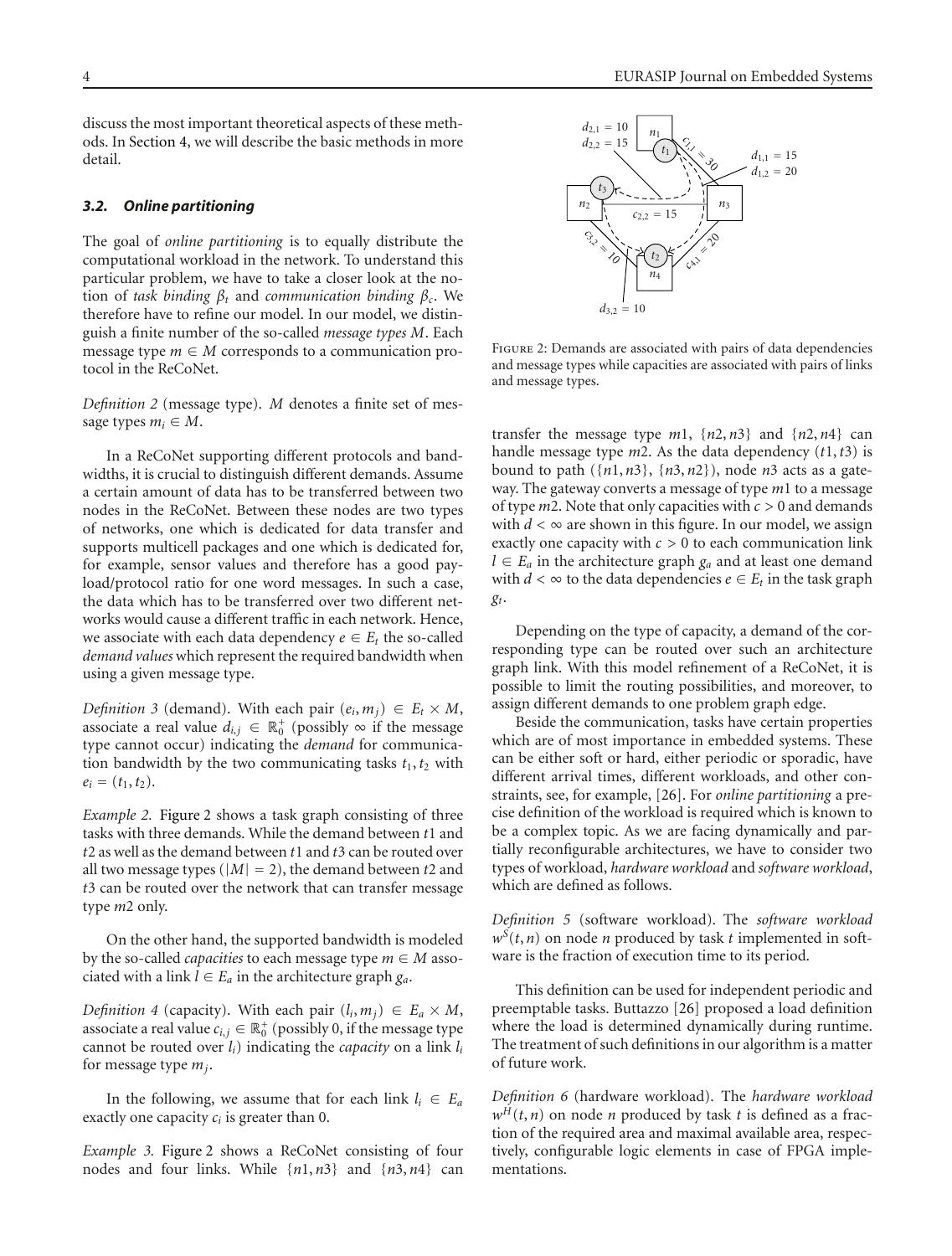As a task *t* bound to node *n*, that is,  $(t, n) \in \beta_t$ , can be implemented partially in hardware and partially in software, different implementations might exist.

*Definition 7* (workload). The *workload*  $w_i(t, n)$  on node *n* produced by the *i*th implementation of task *t* is a pair  $w_i(t, n) = (w_i^H(t, n), w_i^S(t, n))$ , where  $w_i^H(t, n) (w_i^S(t, n))$  denotes the hardware workload (software workload) on node *n* produced by the *i*th implementation of task *t*.

The overall hardware/software workload on a node *n* in the network is the sum of all workloads of the *ti*th implementation of tasks bound to this node, that is,  $w(n) = \sum_{(t,n) \in \beta_t} w_{t_i}(t,n)$ . Here, we assume constant workload demands, that is, for all  $t \in T$ ,  $w_i(t, n) = w_i(t)$ .

With these definitions we can define the task of online partitioning formally.

*Definition 8* (online partitioning). The task of *online partitioning* solves the following multiobjective combinatorial optimization problem at runtime:

$$
\min\left(\frac{\max\left(\Delta_n(w^H(n)), \Delta_n(w^S(n))\right)}{\sum_{n} w^H(n) - \sum_{n} w^S(n)}\right),\tag{1}
$$

such that

$$
w^{H}(n), w^{S}(n) \le 1,
$$
  
\n
$$
\beta_{t} \text{ is a feasible task binding,}
$$
\n(2)

*βc* is a feasible communication binding*.*

The first objective describes the workload balance in the network. With this objective to be minimized, the load in the network is balanced between the nodes, where hardware and software loads are treated separately with  $\Delta_n(w^H(n)) = \max_n(w^H(n)) - \min_n(w^H(n))$  and  $\Delta_n(w^S(n)) =$  $\max_{n}(w^{S}(n)) - \min_{n}(w^{S}(n)).$ 

The second objective balances the load between hardware and software. With this strategy, there will always be a good *load reserve* on each active node which is important for achieving fast repair times in case of unknown future node or link failures.

The third objective reduces the total load in the network. Finally, the constraints imposed on the solutions guarantee that not more than 100% workload can be assigned to a single node. The two feasibility requirements will be discussed in more detail next.

A feasible binding guarantees that communications demanded by the problem graph can be established in the allocated architecture. This is an important property in explicit modeling of communication.

<span id="page-4-0"></span>*Definition 9* (feasible task binding). Given a task graph *gt* and an architecture graph  $g_a$ , a *feasible task binding*  $\beta_t$  is an assignment of tasks  $t \in V_t$  to nodes  $n \in V_a$  that satisfies the following requirements:

(i) each task  $t \in V_t$  is assigned to exactly one node  $n \in$ *V<sub>a</sub>*, that is, for all *t* ∈ *V<sub>t</sub>*,  $|\{(t, n) \in \beta_t | n \in V_a\}|$  = 1; (ii) for each data dependency  $e \in (t_i, t_j) \in E_t$  with  $(t_i, n_i)$ ,  $(t_i, n_j) \in \beta_t$  a path *p* from  $n_i$  to  $n_j$  exists.

This definition differs from the concepts of feasible binding presented in [\[27](#page-13-26)] in a way that communicating processes require a *path* in the architecture graph and not a direct link for establishing this communication. This way, we are able to consider *networked embedded systems*. However, considering multihop communication, we have to regard the capacity of connections and data demands of communication. This step will be named *communication binding* in the following.

*Definition 10* (feasible communication binding). The task of *communication binding* can be expressed with the following ILP formulation. Define a binary variable with

$$
x_{i,j} = \begin{cases} 1 & \text{data dependency } e_i \text{ is bound on link } l_j, \\ 0 & \text{else,} \end{cases}
$$
 (3)

and a mapping vector  $\vec{m}_i = (m_{i,1}, \ldots, m_{i,|V_a|})$  for each data dependency  $e_i = (t_k, t_j)$  with the elements

$$
m_{i,l} = \begin{cases} 1 & \text{if } (t_k, n_l) \in \beta_t, \\ -1 & \text{if } (t_j, n_l) \in \beta_t, \\ 0 & \text{else.} \end{cases}
$$
(4)

Then, the following two kinds of constraints exist.

(i) For all  $i = 1, \ldots, |E_t|, C \cdot \vec{x_i} = \vec{m_i}$ , with *C* being the incidence matrix of the architecture graph and  $\vec{x_i}$  =  $(x_{i,j},...,x_{i,|E_a|})^T$ .

This constraint literally means that all incoming and outgoing demands of a node have to be equal. If a demand producing or consuming process is mapped onto an architecture graph node, the sum of incoming demands differs from the sum of outgoing demands.

(ii) The second constraint restricts the sum of demands  $d_{i,j}$  bound onto a link  $l_j$  to be less than or equal to the edge's capacity  $c_j$ , where  $d_{i,j}$  is the demand of the data dependency *e<sub>i</sub>*. For all  $j = 1, ..., |E_a|, \sum_{i=1}^{|E_t|} d_{i,j} \cdot x_{i,j} \leq$  $c_j$ .

The objective of this ILP formulation is to minimize the total flow in the network:  $\min(\sum_{i=1}^{|E_i|} \sum_{j=1}^{|E_a|} d_{i,j} \cdot x_{i,j})$ . A solution to this ILP assigns data dependencies  $e$  in the task graph  $g_t$  to paths *p* in the architecture graph *ga*. Such a solution is called a *feasible communication binding βc*.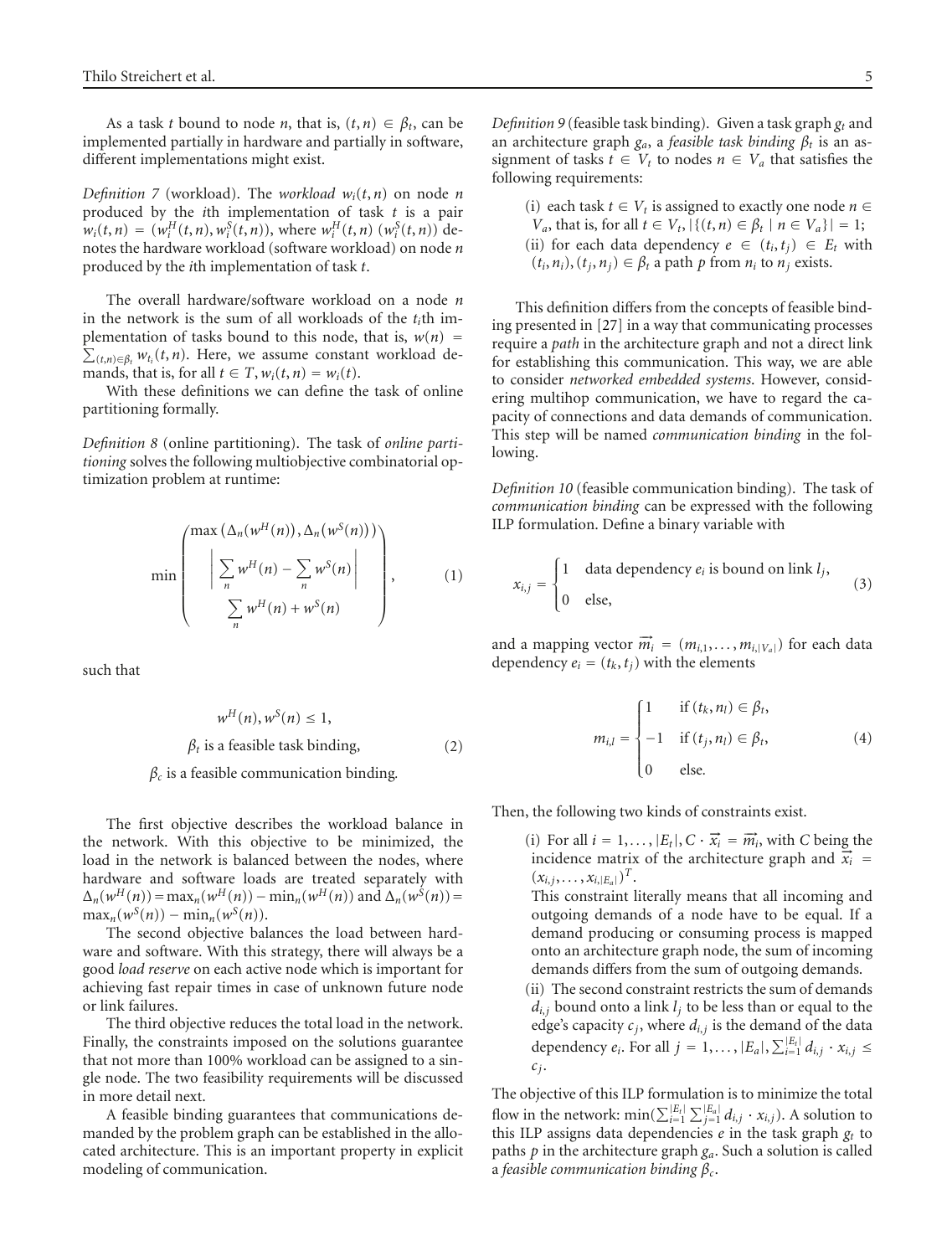

<span id="page-5-0"></span>Figure 3: Hardware/software morphing is only possible in the morph states  $\mathbb{Z}_M \subseteq \mathbb{Z}$ . These states permit a bijective mapping of refined states ( $\mathbb{Z}^{S}$  and  $\mathbb{Z}^{H}$ ) of task *t* to  $\mathbb{Z}$ .

#### <span id="page-5-1"></span>*3.3. Task migration, task morphing, and replica binding*

In order to allow online partitioning, it is mandatory to support the *migration* and the *morphing* of tasks in a ReCoNet. Note that this is only possible by using dynamically and partially reconfigurable hardware.

A possible implementation to migrate a task  $t \in V_t$ bound to node  $n \in V_a$  to another node  $n' \in V_a$  with  $n \neq n'$ is by duplicating  $t$  on node  $n'$  and removing  $t$  from  $n$ , that is,  $\beta_t$  ←  $\beta_t \setminus \{(t, n)\}$  ∪  $\{(t, n')\}$ . The duplication of a task *t* requires two steps: first, the implementation of *t* has to be instantiated on node  $n'$  and, second, the current context  $C(t)$ of *t* has to be copied to the new location.

In hardware/software morphing an additional step, the transformation of the context  $\mathcal{C}^{H}(t)$  for a hardware implementation of *t* to an appropriate context  $C^{S}(t)$  for the software implementation of *t* or vice versa, is needed. As a basis for hardware/software morphing, a task  $t \in V_t$  is modeled by a deterministic finite state machine *m*.

*Definition 11.* A *finite state machine* (*FSM*) *m* is a 6-tuple  $(I, O, S, \delta, \omega, s_0)$ , where *I* denotes the finite set of inputs, *O* denotes the finite set of outputs, *S* denotes the finite set of states,  $\delta : S \times I \rightarrow S$  is the state transition function,  $\omega$  :  $S \times I \rightarrow O$  is the output function, and  $s_0$  is the initial state.

The state space of the finite state machine *m* is described by the set  $Z \subseteq E \times O \times S$ . During the software build process and the hardware design phase, state representations,  $\mathbb{Z}^S$  for software and  $\mathbb{Z}^H$  for hardware, are generated by transformations  $T^S$  and  $T^H$ , see [Figure 3,](#page-5-0) for instance. After the refinement of  $\mathbb{Z}$  in  $\mathbb{Z}^S$  or  $\mathbb{Z}^H$  it might be that the states  $z \in \mathbb{Z}$  do not exist in  $\mathbb{Z}^S$  or  $\mathbb{Z}^H$ . Therefore, hardware/software morphing is only possible in equivalent states existing in both,  $\mathbb{Z}^H$  and Z*<sup>S</sup>*. For these states, the inverse transformation *T<sup>H</sup>*−<sup>1</sup> , respectively, *T<sup>S</sup>*−<sup>1</sup> must exist. The states will be called *morph states*  $\mathbb{Z}_M \subseteq \mathbb{Z}$  in the following (see [Figure 3\)](#page-5-0). Note that a morph state is part of the context  $C(t)$  of a task *t*.

In summary, both task migration and hardware/software morphing are based on the idea of context saving or *checkpointing*, respectively. In order to reduce recovery times, we create *one replica*  $t'$  for each task  $t \in V_t$  in the ReCoNet. In

case of task migration, the context  $C(t)$  of task  $t$  can be transferred to the replica *t'* and *t'* can be activated, assuming that the replica is bound to the node  $n'$  the task  $t$  should be migrated to. Thus, our ReCoNet model is extended towards a so-called *replica task graph g t* .

*Definition 12* (replica task graph). Given a task graph  $g_t$  =  $(V_t, E_t)$ , the corresponding *replica task graph*  $g'_t = (V'_t, E'_t)$  is constructed by  $V'_t = V_t \cup V_t$  and  $E'_t = E_t \cup E_t$ .  $V_t$  denotes the set of replica tasks, that is, for all  $t \in V_t$  there exists a unique  $t' \in V_t$  and  $|V_t| = |\widetilde{V}_t|$ .  $\widetilde{E}_t$  denotes the set of edges representing data dependencies (*t*,*t* ) resulting from sending checkpoints from a task *t* to its corresponding replica *t* , that is,  $\widetilde{E}_t \subset V_t \times \widetilde{V}_t$ .

The replica task graph  $g_t'$  consists of the task graph  $g_t$ , the replica tasks  $\widetilde{V}_t$ , and additional data dependencies  $\widetilde{E}_t$  which result from sending checkpoints from tasks to their replica. With the definition of the replica task graph  $g_t$ , we have to rethink the concept of online partitioning. In particular, the definition of a *feasible task binding*  $\beta_t$  must be adapted.

*Definition 13* (feasible (replica) task binding). Given a replica task graph  $g_t'$  and a function  $r: V_t \mapsto V_t$  that assigns a unique replica task  $t' \in V_t$  to its task  $t \in V_t$ . A *feasible replica task binding* is a feasible task binding  $\beta_t$  as defined in [Definition 9](#page-4-0) with the constraint that

$$
\forall t \in V_t, \beta_t(t) \neq \beta_t(r(t)). \tag{5}
$$

Hence, a task *t* and its corresponding replica *r*(*t*) must not be bound onto the same node  $n \in V_a$ . In the following, we use the term *feasible task binding* in terms of *feasible replica task binding*.

#### *3.4. Hardware checkpointing*

*Checkpointing* mechanisms are integrated for task migration as well as morphing to save and periodically update the context of a task. In [\[16](#page-13-16)], checkpoints are defined to be consistent (fault-free) states of each task's data. In case of a fault or if the tasks' data are inconsistent, each task restarts its execution from the last consistent state (checkpoint). This procedure is called *rollback*. All results computed until this last checkpoint will not be lost and a distributed computation can be resumed. As mentioned above, several tasks have to go back to one checkpoint if they depend on each other. Therefore, we define checkpoint groups.

*Definition 14* (checkpoint group). A checkpoint group is a set of tasks with data dependencies. Within such a group, one leader exists which controls the checkpointing.

For each checkpoint group the following premise holds: (1) each member of a checkpoint group knows the whole group, (2) the leader of a checkpoint group is not necessarily known to all the others in a group, and (3) overlapping checkpoint groups do not exist. As the developer knows the structure of the application, that is, the task graph  $g_t$  at design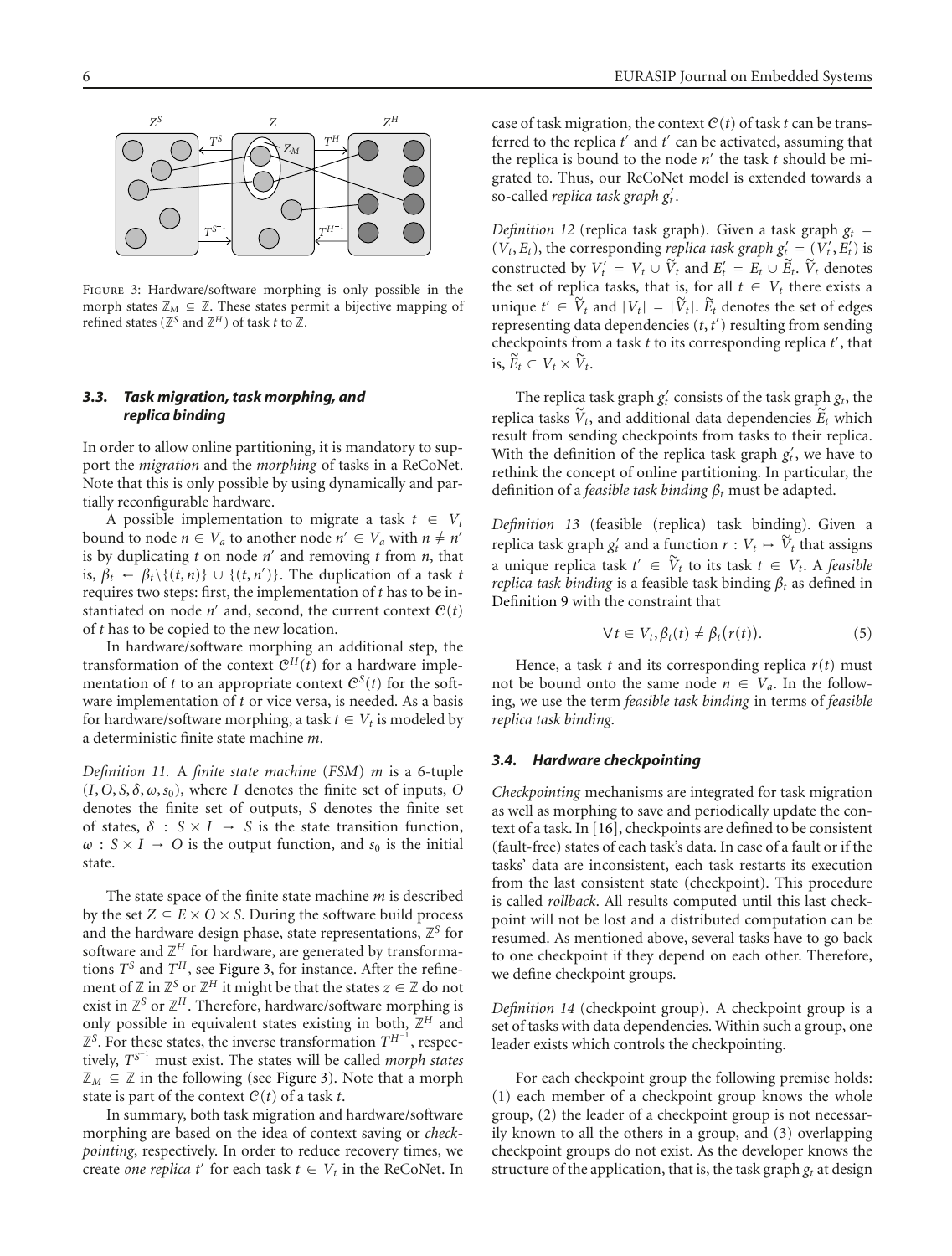time, checkpoint groups can be built a priori. Thus, protocols for establishing checkpoint groups during runtime are not considered in this case.

#### *Model of Consistency*

Assume a task graph  $g_t$  with a set of tasks  $V_t = \{t_0, t_1, t_2\}$ running on different nodes in a ReCoNet. The first task  $t_0$ produces messages and sends them to the next task  $t_1$  which performs some computation on the message's content and sends them further to task  $t_2$ . Our communication model is based on message queues for the intertask communication. Due to rerouting mechanisms, for example, in case of a link defect, it is possible that messages were sent over different links. Hence, the order of messages in general cannot be assured to stay the same.

But if messages arrive at a task *tj*, we have to ensure that these were processed in the same order they have been created by task *tj*−1. As a consequence, we assign a consecutive identifier *i* to every generated message. Let us assume that the last processed message by a task  $t_i$  was  $m_i$  produced at task  $t_{j-1}$ , then task  $t_j$  has to process message  $m_{i+1}$  next. If the message order arranged by task *tj*−<sup>1</sup> has changed during communication this will be recognized at task  $t_j$  by an identifier larger than the one to be processed next. In this case all messages  $m_{i+k}$ , for all  $k > 1$  will be temporarily stored in the so-called *local data set* of task  $t_j$  to be processed later in correct order.

If task  $t_i$  receives a message to store a checkpoint by the leader of a checkpoint group it will stop to process the next messages and consequently  $t_i$  will stop to produce new output messages for node  $t_{i+1}$ . In the following, all tasks of this checkpoint group will start to move incoming messages into their local data set. In addition, all tasks of the checkpoint group will store their internal states on the local data set. As a consequence, all tasks of the checkpoint group will reach a consistent state.

Hence, we define a checkpoint as follows.

*Definition 15* (checkpoint). A checkpoint is a set of local data sets. It can be produced if all tasks inside a checkpoint group are in a consistent state. This is when (i) all message producing tasks are stopped and (ii) after all message queues are empty.

The checkpoint is stored in a distributed manner in the local data sets of all tasks belonging to their checkpoint group. All tasks  $t \in V_t$  of the task graph  $g_t$  will have to copy their current local data set to their corresponding replica task  $t' \in V'_t$  of the replica task graph  $g'_t$ . If a node hosting a task *t* fails, the corresponding replica task  $t_0$  takes over the work of  $t$ and all tasks of the checkpoint group will perform a rollback by restoring their last checkpoint.

#### *Hardware checkpointing*

As we model tasks' behavior by finite state machines and we have seen how to handle input and output data to keep checkpoints consistent, we are now able to present a new

model for hardware checkpointing. An FSM *m* that allows for saving and restoring a checkpoint can also be modeled by an FSM *cm*. Subsequently, we denote *cm* as *checkpoint FSM* or for short *CFSM*. In order to construct a corresponding CFSM *cm* for a given FSM *m*, we have to define a subset of states *S<sub>c</sub>*  $\subseteq$  *S* that will be used as a checkpoint. Using *S<sub>c</sub>*  $\subset$  *S* might be useful due to optimality reasons. First, we define a CFSM formally.

*Definition 16.* Given an FSM  $m = (I, O, S, \delta, \omega, s_0)$  and a set of checkpoints  $S_c \subseteq S$ , the corresponding *checkpoint FSM* (*CFSM*) is an FSM  $cm = (I', O', S', \delta', \omega', s'_0)$ , where

$$
I' = I \times S_c \times I_{\text{save}} \times I_{\text{restore}} \quad \text{with } I_{\text{save}} = I_{\text{restore}} = \{0, 1\},
$$
  

$$
O' = O \times S_c, \qquad S' = S \times S_c.
$$
 (6)

In the following, it is assumed that the current state is given by  $(s, s') \in S'$ . The current input is denoted by *i'*. The state transition function  $\delta' : S' \times I' \to S'$  is given as

$$
\delta' = \begin{cases}\n(\delta(s, i), s') & \text{if } i' = (i, -, 0, 0), \\
(\delta(s, i), s) & \text{if } i' = (i, -, 1, 0) \land s \in S_c, \\
(\delta(s, i), s') & \text{if } i' = (i, -, 1, 0) \land s \notin S_c, \\
(\delta(i_c, i), s') & \text{if } i' = (i, i_c, 0, 1), \\
(\delta(i_c, i), s) & \text{if } i' = (i, i_c, 1, 1) \land s \in S_c, \\
(\delta(s, i), s') & \text{if } i' = (i, i_c, 1, 1) \land s \notin S_c.\n\end{cases}
$$
\n(7)

The output function  $\omega'$  is defined as

$$
\omega' = \begin{cases}\n(\omega(s, i), s') & \text{if } i' = (i, -, -, 0), \\
(\omega(i_c, i), s') & \text{if } i' = (i, i_c, -, 1).\n\end{cases}
$$
\n(8)

Finally,  $s'_0 = (s_0, s_0)$ .

Hence, a CFSM *cm* can be derived from a given FSM *m* and the set of checkpoints *Sc*. The new input to *cm* is the original input *i* and additionally an optional checkpoint to be restored as well as two control signals *i*save and *i*restore. These additional signals are used in the state transition function *δ* . In case of  $i_{\text{save}} = i_{\text{restore}} = 0$ , *cm* acts like *m*. On the other hand, we can restore a checkpoint  $s_c \in S_c$  if  $i_{\text{restore}} = 1$  and using  $s_c$ as additional input, that is,  $i_c = s_c$ . In this case,  $i_c$  is treated as current state, and the next state is determined by  $\delta(i_c, i)$ . It is also possible to save a checkpoint by setting  $i<sub>save</sub> = 1$ . In this case, the current state *s* is set to the latest saved checkpoint. Therefore, the state space of *cm* is given by the current state and the latest saved checkpoint  $(S \times S_c)$ . Note that it is possible to swap two checkpoints by setting  $i_{\text{save}} = i_{\text{restore}} = 1$ . The output function is extended to output also the latest stored checkpoint *s*. The output function is given by the original output function  $\omega$  and  $s'$  as long as no checkpoint should be restored. In case of a restore ( $i_{\text{restore}} = 1$ ), the output depends on the restored checkpoint *ic* and the input *i*. The initial state  $s'_0$  of *cm* is the initial state  $s_0$  of *m* where  $s_0$  is used as latest saved checkpoint, that is,  $s'_0 = (s_0, s_0)$ .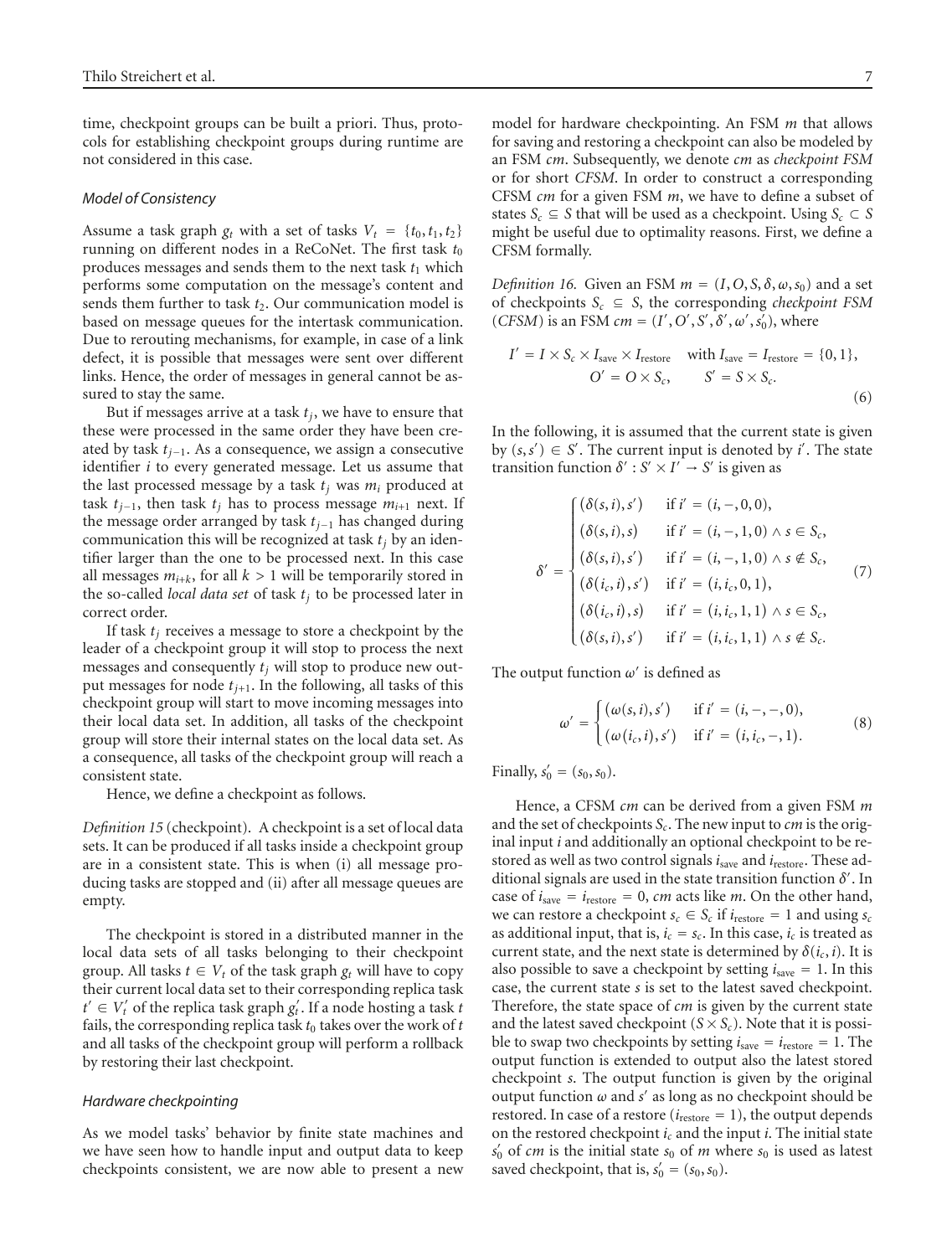<span id="page-7-1"></span>

<span id="page-7-2"></span>Figure 4: (a) FSM of a modulo-4-counter. (b) Corresponding CFSM for  $S_c = \{0, 2\}$ , that is, only in states 0 and 2 saving of the checkpoint is permitted. The state space is given by the actual state and the latest saved checkpoint.

*Example 4.* [Figure 4\(a\)](#page-7-1) shows a modulo-4-counter. Its FSM *m* is given by  $I = \emptyset$ ,  $O = S = \{0, 1, 2, 3\}$ ,  $\delta(s) = (s + 1)\%4$ ,  $\omega(s) = s$ , and  $s_0 = 0$ . The corresponding CFSM *cm* for  $S_c = \{0, 2\}$  is shown in [Figure 4.](#page-7-2) For readability reasons, we have omitted the swap state transitions. The state space has been doubled due to the two possible checkpoints. To be precise, there are two copies of *m*, one representing  $s' = 0$  to be the latest stored checkpoint and one representing  $s' = 2$ being the latest stored checkpoint. We can see that there exist two state transitions connecting these copied FSMs when saving a checkpoint, that is,  $((2, 0), (3, 2))$  and  $((0, 2), (1, 0)).$ Of course it is possible to save the checkpoints in the states  $(0, 0)$  and  $(2, 2)$  as well. But the resulting state transitions do not differ from the normal mode transitions. The restoring of a checkpoint results in additional state transitions.

## <span id="page-7-0"></span>**4. ARCHITECTURE AND OPERATING SYSTEM INFRASTRUCTURE**

All previously mentioned mechanisms for establishing a fault-tolerant and self-adaptive reconfigurable network have to be integrated in an OS infrastructure which is shown in [Figure 5.](#page-7-3) While the reconfigurable network forms the physical layer consisting of reconfigurable nodes and communication links, the top layer represents the application that will be dynamically bound on the physical layer. This binding of tasks to resources is determined by an online partitioning approach that requires three main mechanisms:



<span id="page-7-3"></span>Figure 5: Layers of a fault-tolerant and self-adaptive network. In order to abstract from the hardware, a local operating system runs on each node. On top of this local OS, basic network tasks are defined and used by the application to establish the fault-tolerant and self-adaptive reconfigurable network.

(1) dynamic rerouting, (2) hardware/software task migration, and (3) hardware/software morphing. Note that the dynamic rerouting becomes more complex because messages will be sent between tasks that can be hosted by different nodes. The service provided by task migration mechanisms are required for moving tasks from one node to another while the hardware/software morphing allows for a dynamic binding of tasks to either reconfigurable hardware resources or a CPU. The task migration and morphing mechanisms require in turn an efficient hardware/software checkpointing such that states of tasks will not get lost. Basic network services for addressing nodes, detecting link failures, and sending/receiving messages are discussed in [\[28](#page-13-27)]. In connection with the local operating system the hardware reconfiguration management has to be considered. Recent publications [\[3,](#page-13-2) [29,](#page-13-28) [30](#page-13-29)] have presented algorithms for placing hardware functionality on a reconfigurable device.

#### *4.1. Online partitioning*

The binding of tasks to nodes is determined by a so-called online hardware/software partitioning algorithm which has to (1) run in a distributed manner for fault-tolerance reasons, (2) work with local information, and (3) improve the binding concerning objectives presented in the following. In order to determine a binding of processes to resources, we will introduce a two-step approach as shown in [Figure 6.](#page-8-0) The first step performs a fast repair that reestablishes the functionality and the second step tries to optimize the binding of tasks to nodes such that the system can react upon a changed resource allocation and newly arriving tasks.

## *Fast repair*

Two of the three scenarios presented in [Figure 1](#page-2-0) will be treated during this phase. In case of a newly arriving task the decision of task binding is very easy. Here, we use discrete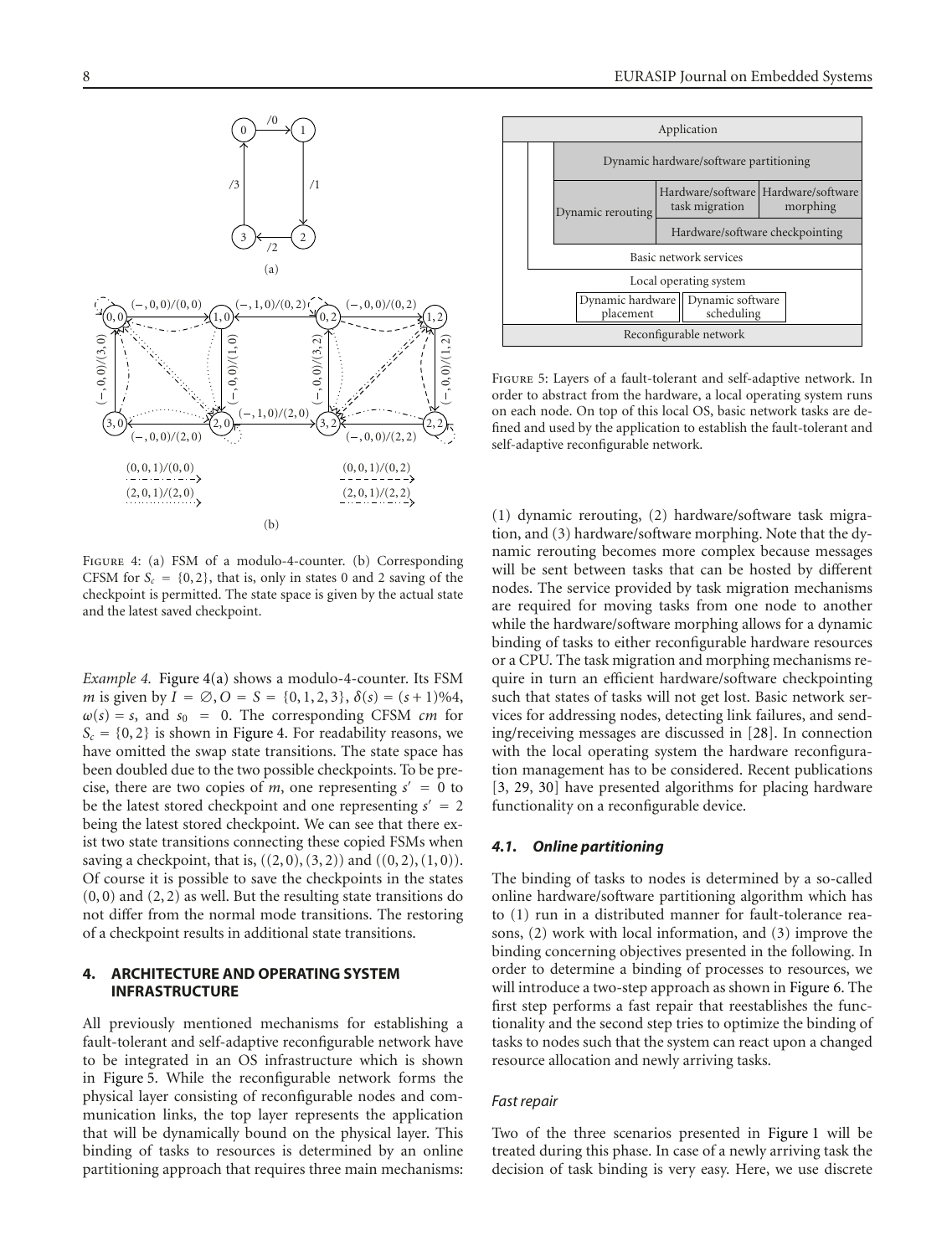

<span id="page-8-0"></span>Figure 6: Phases of the two-step approach: while the *fast repair* step reestablishes functionality under timing constraints, the optimization phase aims on increasing fault tolerance.

diffusion techniques that will be explained later. Due to the behavior of these techniques, the load of all nodes is almost equally balanced. Hence, the new task can be bound on an arbitrary node.

In the third scenario a node defect occurs. So, tasks bound onto this node will be lost and replicas will take over the functionality. A replicated task  $t'$  will be hosted on a different node than its main task  $t \in V_t$ . Periodically, a replicated task receives a checkpoint by the main task and checks whether the main task is alive. If the main task is lost, the replicated task becomes a main task, restores the last checkpoint, and creates a replica on one node in its neighborhood. The main task checks either if its replicated task is still alive. If this is not the case, a replica will be created in the neighborhood again.

## *Bipartitioning*

The applied heuristic for local bipartitioning first determines the load ratio between a hardware and a software implementation for each task  $t_i \in V_t$ , that is,  $w^H(t_i)/w^S(t_i)$ . According to this ratio, the algorithm selects one task and implements it either in hardware or software. If the hardware load is less than the software load, the algorithm selects a task which will be implemented in hardware, and the other way round. Due to the competing objectives that (a) the load on each node's hardware and software resources should be balanced and (b) the total load should be minimized, it is possible that tasks are assigned, for example, to software although they would be better assigned to hardware resources. These tasks which are suboptimally assigned to a resource on one node will be migrated to another node at first during the diffusion phase.

## *Discrete diffusion*

While bipartitioning assigns tasks to either hardware or software resources on one node, a decentralized discrete diffusion algorithm migrates tasks between nodes, that is, changing the task binding  $\beta_t$ . Characteristic to the class of diffusion algorithms, first introduced by Cybenko [\[31\]](#page-13-30) is that iteratively each node is allowed to move any size of load to each of its neighbors. The quality of such an algorithm is measured in terms of the number of iterations that are required in order to achieve a balanced state and in terms of amount of load moved over the edges of the graph.

*Definition 17* (local iterative diffusion algorithm). A local iterative load balancing algorithm performs iterations on the nodes of *ga* determining load exchanges between adjacent nodes. On each node  $n_i \in V_a$ , the following iteration is performed:

<span id="page-8-1"></span>
$$
y_c^{k-1} = \alpha (w_i^{k-1} - w_j^{k-1}) \quad \forall c = \{n_i, n_j\} \in E_a,
$$
  

$$
x_c^k = x_c^{k-1} + y_c^{k-1} \quad \forall c = \{n_i, n_j\} \in E_a,
$$
  

$$
w_i^k = w_i^{k-1} - \sum_{c = \{n_i, n_j\} \in E_a} y_c^{k-1}.
$$
  
(9)

In [\(9\)](#page-8-1),  $w_i$  denotes the total load on node  $n_i$ ,  $y$  is the load to be transferred on a channel *c*, and *x* is the total transferred load during the optimization phase. Finally, *k* denotes the integer iteration index.

In order to apply this diffusion algorithm in applications where we cannot migrate a real-valued part of a task from one node to another, an extension is introduced. With this extension, we have to overcome two problems.

- (1) First of all, it is advisable not to split one process and distribute it to multiple nodes.
- (2) Since the diffusion algorithm is an alternating iterative balancing scheme, it could occur that negative loads are assigned to computational nodes.

In our approach [\[32\]](#page-14-0), we first determine the real-valued continuous flow on all edges to the neighboring nodes. Then, the node tries to fulfill this real-valued continuous flow for each incident edge, by sending or receiving tasks, respectively. By applying this strategy, we have shown theoretically and by experiment [\[32,](#page-14-0) [33\]](#page-14-1) that the discrete diffusion algorithm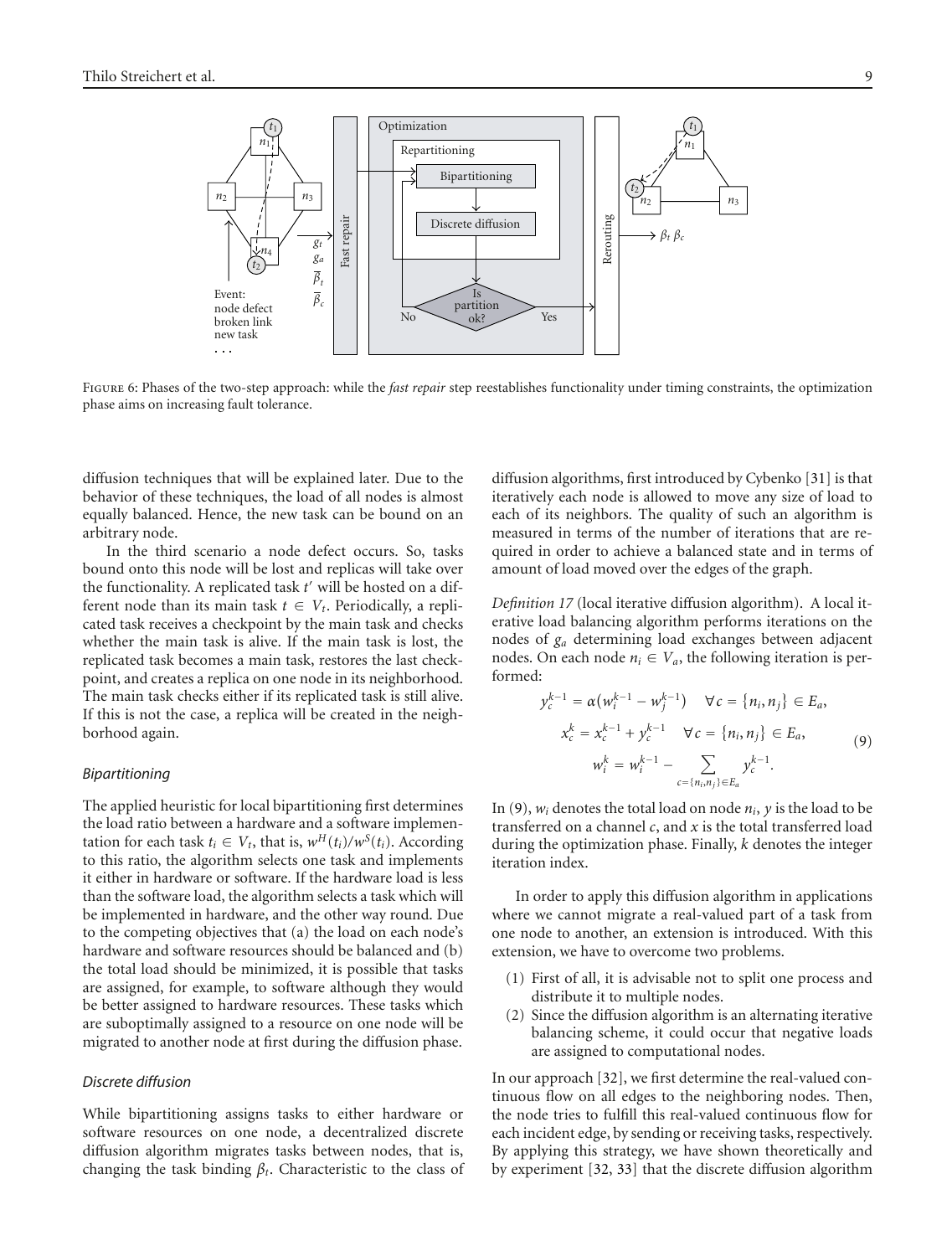<span id="page-9-2"></span><span id="page-9-1"></span>

<span id="page-9-0"></span>Figure 7: Presented is the distance between the solutions of our distributed online hardware/software partitioning approach and an algorithm with global knowledge. In (a) tasks are bound to network nodes such that each node has a certain load. In (b) a certain number of tasks is bound to each node and each task is implemented in the optimal implementation style.

converges within provable error bounds and as fast as its continuous counterpart.

In [Figure 7](#page-9-0) the experimental results are shown. There, our distributed approach has been evaluated by comparing it with a centralized methodology that possesses global knowledge. The centralized methodology is based on evolutionary algorithms and determines a set *R* of reference solutions and calculates the shortest normalized distance *d*(*s*) from the solution *s* found by the online algorithm to any reference

solution  $r \in R$ :

$$
d(s) = \min_{r \in R} \left\{ \left| \frac{s_1 - r_1}{r_1^{\max}} \right| + \left| \frac{s_2 - r_2}{r_2^{\max}} \right| \right\}.
$$
 (10)

In the first experiment, we are starting from a network which is in an optimal state such that all tasks are implemented optimally according to all objectives. Now, we assume that new software tasks arrive on one node. Starting from this state, [Figure 7\(a\)](#page-9-1) shows how the algorithm performs for different load values. In the second experiment, the initial binding of tasks and load sizes were determined randomly. For this case, which is comparable to an initialization phase of a network, we generated process sets with 10 to 1000 processes, see [Figure 7\(b\).](#page-9-2) In this figure, we can clearly see that the algorithm improves the distribution of tasks already with the first iteration leading to the best improvement. We can see in [Figure 7](#page-9-0) that the failure of one node causes a high normalized error. Interestingly, the algorithm finds global optima but due to local information our online algorithm cannot decide when it finds a global optimum.

#### *4.2. Hardware/software task migration*

In case of software migration, two approaches can be considered. (1) Each node in the network contains all software binaries, but executes only the assigned tasks, or (2) the binaries are transferred over the network. Note that the second alternative requires that binaries are relocatable in the memory and only relative branches are allowed. With these constraints, an operating system infrastructure can be kept tiny. Besides software functionality, it is desired to migrate functionality implemented in hardware between nodes in the reconfigurable network. Similar to the two approaches for software migration, two concepts for hardware migration exist. (1) Each node in the network contains all hardware modules preloaded on the reconfigurable device, or (2) FPGAs supporting partial runtime reconfiguration are required. Comparable to location-independent software binaries, we demand that the configuration data is relocatable, too. In [\[34](#page-14-2)], this has been shown for Xilinx Virtex E devices and in [\[35](#page-14-3)], respectively, for Virtex 2 devices. Both approaches modify the address information inside the configuration data according to the desired resource location.

#### *4.3. Hardware/software morphing*

Hardware/software morphing is required to dynamically assign tasks either to hardware or software resources on a node. Naturally, not all tasks can be morphed from hardware to software or vice versa, for example, tasks which drive or read I/O-pins. But those tasks that are migratable need to fulfill some restrictions as presented in [Section 3.3.](#page-5-1)

Basically, the morph process consists of three steps. At first, the state of a task has to be saved by taking a checkpoint in a morph state. Then, the state encoding has to be transformed such that the task can start in the transformed state with its new implementation style in the last step.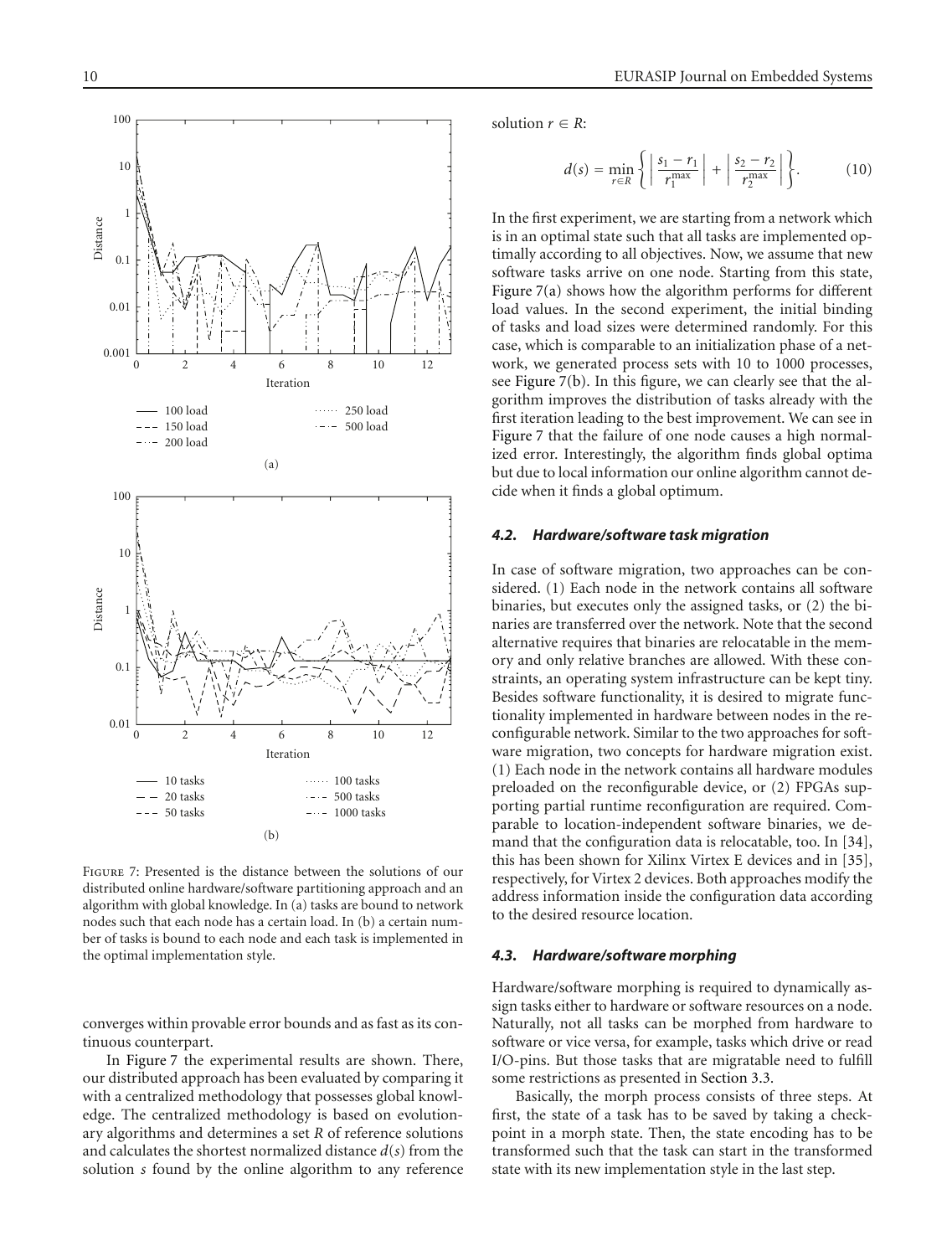A requirement to morphable tasks is that they have to be equivalent such that the surrounding system does not recognize the implementation style of the morphable task. Also the transformation depends heavily on the implementation which especially leads to problems when transforming data types. While it is possible to represent numbers in hardware with almost arbitrary word width, current processors perform computations on 16 bit or 32 bit wide words. Thus, the numbers have to be extended or truncated. This modification causes again difficulties if numbers are presented in different representations. The representation which can either be one's complements, two's complement, fixed point, or floating point numbers needs to be transformed, too. Additional complexity arises if functionality requires a sequential computation in software and a parallel computation in hardware. Due to these implementation-dependent constraints, we currently support an automated morph-function generation only for bit vectors in the hardware that are interpreted as integers in the software. The designer needs to give information about the possible morph states and together with the help of the automated insertion of checkpoints into hardware/software tasks, the morphing becomes possible.

#### *4.4. Hardware checkpointing*

In [Section 3,](#page-1-0) we have shown how to model checkpoints for tasks modeled by FSMs. Here, we are introducing and analyzing the overhead of three possibilities for extracting the state of a hardware module.

- (i) *Scan chain*. As shown in [Figure 8\(a\),](#page-10-0) an extra scan multiplexer in front of each flip-flop in the circuit switches between a *regular execution mode* and a *scan mode*. In the latter one, the registers are linked together to form a shift register chain. If the output of the register chain is connected to the input forming a ring shift, the module can continue regular execution immediately after the checkpoint has been read. In the case of a rollback, the last error-free state is shifted into the module.
- (ii) *Scan chain with shadow registers*. Each flip-flop of the original circuit is duplicated and connected to a chain, see [Figure 8\(b\).](#page-10-1) The multiplexer in front of the main flip flop can either propagate the value of the combinatorial circuit or the value of the corresponding shadow register. Hence, it is possible to store, restore, or swap a checkpoint within one single clock cycle.
- (iii) *Memory mapping*. As shown in [Figure 8\(c\),](#page-10-2) each flipflop is directly accessible by the CPU via an address and a data bus. Depending on the data bus width several flip-flops can be grouped together to one word.

All three state extraction architectures can be used for automatically modifying a given RTL design. But due to the optimization during the synthesis process from an RTL to a netlist description, it is advantageous to integrate the hardware checkpointing techniques on netlist level. Starting from the netlist, we can directly identify flip-flops by the

<span id="page-10-0"></span>

<span id="page-10-2"></span><span id="page-10-1"></span>Figure 8: Hardware checkpointing methodologies: (a) the flip-flops are connected to form a scan chain, (b) each flip flop is replicated with a so-called shadow register which are connected to a scan chain again, (c) a set of flip-flops can be directly accessed via an address and a data port of a CPU.

instantiated primitives. These primitives are replaced with primitives for dedicated extended flip-flops that support saving and restoring a checkpoint, see [Figure 9.](#page-11-1) Finally, the connections between the replaced flip-flops and the interface have to be determined and integrated.

In our experiments, we used the Synopsis design compiler to generate an EDIF netlist consisting of GTECH primitives. The identified GTECH flip-flops are replaced by our extended flip-flops allowing for hardware checkpointing. For our approach, we evaluated the different state extraction mechanisms discussed above according to the following properties.

- (i) *Checkpoint hardware overhead*. The *checkpoint hardware overhead H* specifies the amount of additional resources required by a certain checkpointing mechanism. Here, we distinguish  $H_L$  and  $H_F$  being the checkpoint hardware overhead in terms of look up tables and flip-flops, respectively.
- (ii) *Checkpoint performance reduction*. The *checkpoint performance reduction R* specifies the reduction of the maximal achievable clock frequency. As additional logic needs to be included into the original control and data paths, routing distances will slightly increase leading to a reduced clock frequency of the design.
- (iii) *Checkpoint overhead*. The *checkpoint overhead C* specifies the amount of time a module is interrupted when storing a checkpoint which leads to an increase in the execution time.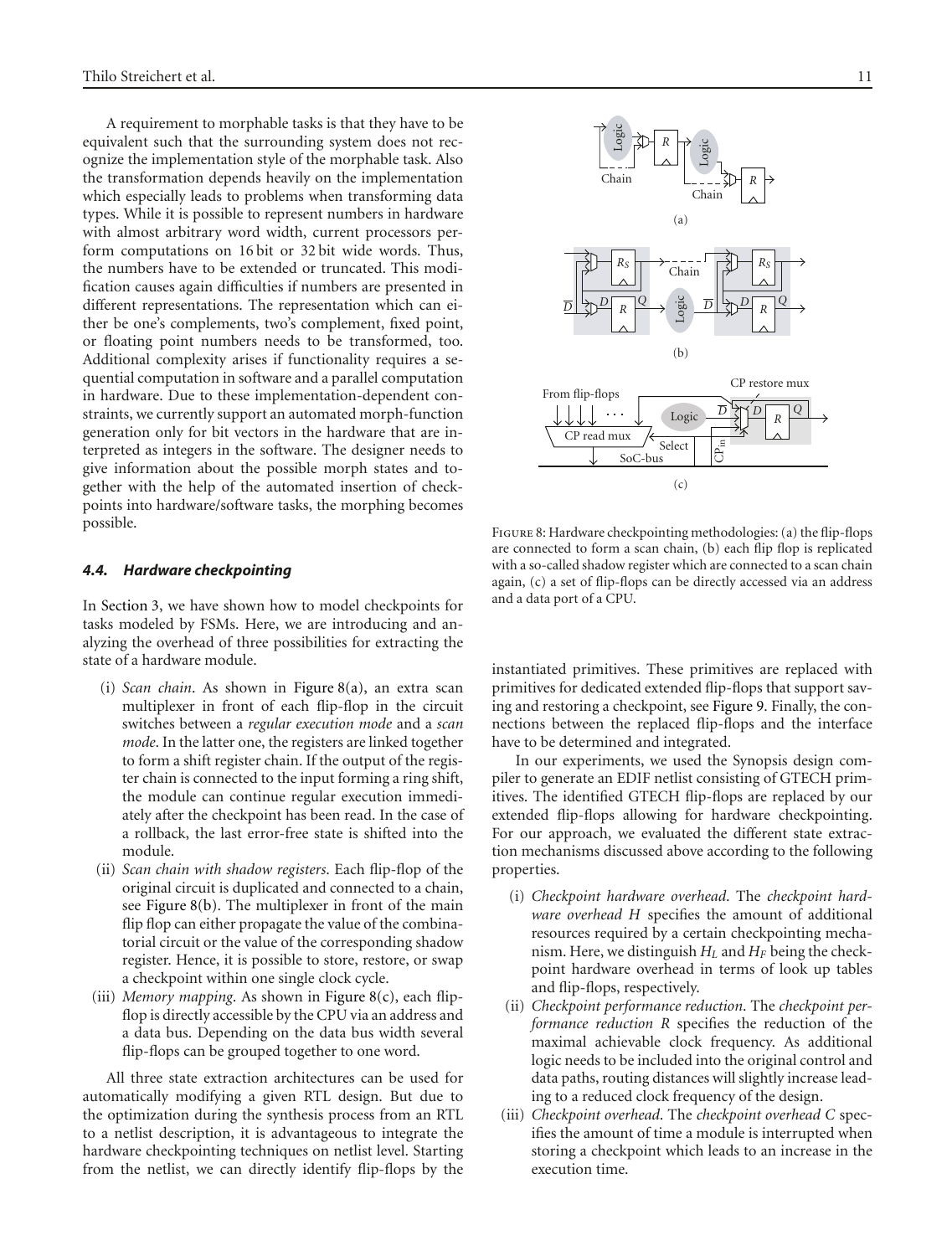

<span id="page-11-1"></span>FIGURE 9: Design flow for integrating hardware checkpoints. Starting from the netlist, the StateAccess tool replaces flip-flops in the design by extended flip-flops that support saving and restoring of checkpoints.

(iv) *Checkpoint latency*. The *checkpoint latency L* specifies the amount of time required until the complete checkpoint data has arrived at the node hosting the specific replica task.

[Table 1](#page-11-2) presents measured values of a DES cryptographic hardware module from [\[36](#page-14-4)] that was automatically modified for checkpointing and tested on an Altera NIOS2 system. The table points out that each state extraction strategy is optimal in the sense of one of the defined properties. The shadow scan chain method leads in the case of high checkpoint rates to a higher throughput by the cost of almost doubling of the required logic resources. The simple scan chain approach demonstrates that it is possible to enhance a hardware module to be capable of checkpointing with an overhead of about 20% as compared to the original module.

## <span id="page-11-0"></span>**5. IMPLEMENTATION AND APPLICATION**

The previously described methods have been implemented on the basis of a network consisting of four FPGA-based boards with a CPU and configurable logic resources. As an example, we implemented a driver assistant system that warns the driver in case of an unintended lane change and is implemented in a distributed manner in the network. As shown in [Figure 10,](#page-12-0) a camera is connected to node *n*4. The camera's video stream is then processed in basically three steps: (a) preprocessing, (b) segmentation, and (c) lane detection. Each step is implemented as one task. The result of the lane detection is evaluated in a control task that gets in

|               | #LUTs/ $H_I$        | #Flip-Flops/ $H_F$ |       |
|---------------|---------------------|--------------------|-------|
| Original DES  | 2015/100%           | 984/100%           |       |
| Scan chain    | 2414/120%           | 1138/116%          |       |
| Shadow chain  | 3937/195%           | 2023/205%          |       |
| Memory mapped | 2851/141%           | 1026/105%          |       |
|               | $F_{max}$ [MHz] / P | C                  | L     |
| Original DES  | 116/100%            |                    |       |
| Scan chain    | 110/95%             | 10354              | 24979 |
| Shadow chain  | 99/85%              | 0                  | 16813 |
| Memory mapped | 107/92%             | 1306               | 16931 |

<span id="page-11-2"></span>TABLE 1: Results obtained by our approach by implementing the different state extraction mechanisms: scan chain, scan chain with shadow registers, and memory mapping.

addition the present state of the drop arm switch. If the driver changes the lane without switching on the correct turn signal, an acoustic signal will warn the driver of an unintended lane change.

# *5.1. Architecture and local OS*

As depicted in [Figure 10,](#page-12-0) our prototype implementation of a ReCoNet consists of four fully connected FPGA boards. Each node is configured with a NIOS-II softcore CPU [\[37\]](#page-14-5) running MicroC/OS-II [\[38\]](#page-14-6) as a local operating system. The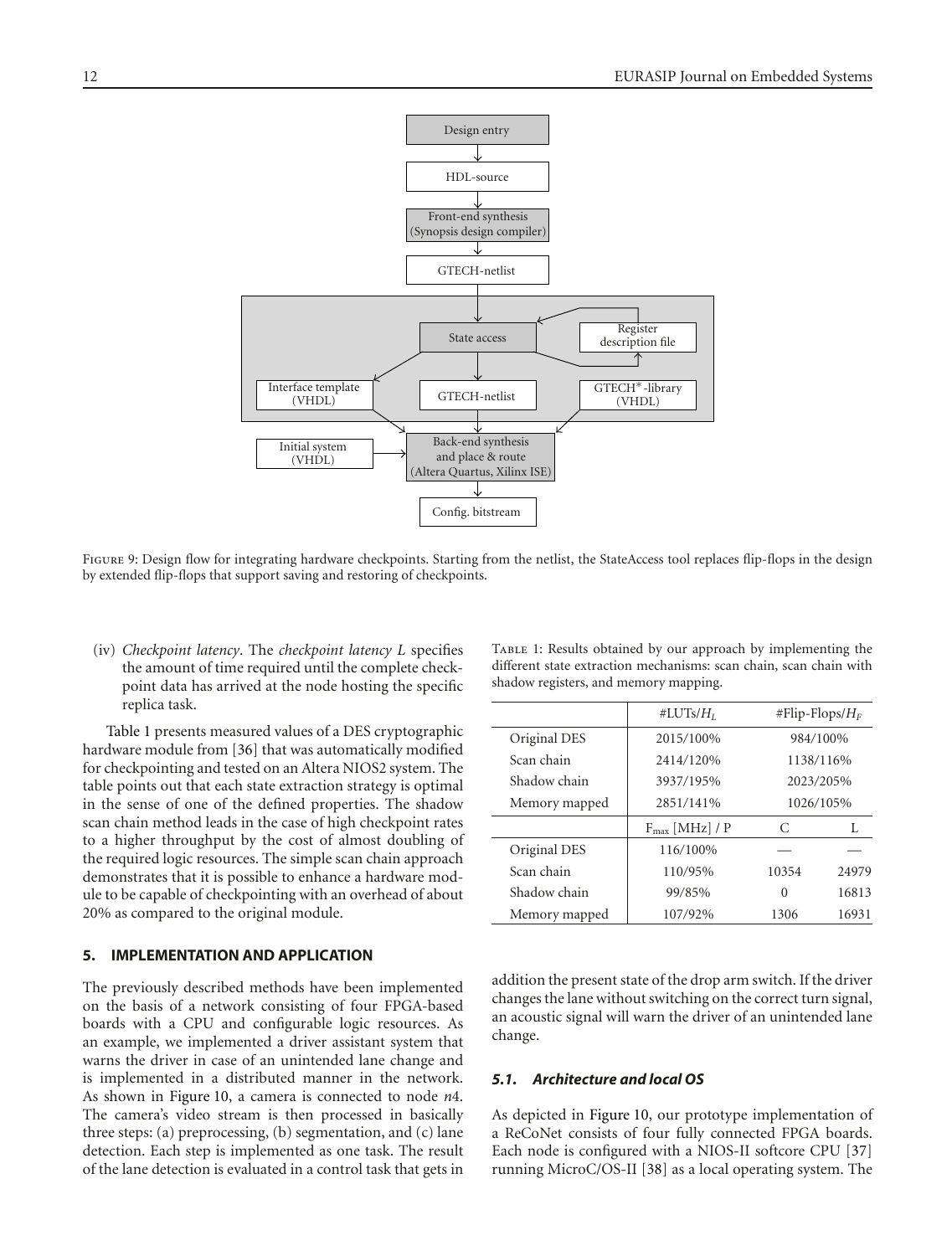

<span id="page-12-0"></span>Figure 10: Schematic composition of a ReCoNet demonstrator: on the basis of four connected FPGA boards, we implemented a distributed operating system infrastructure which executes a lane detection algorithm. This application warns the driver acoustically in case of an unintended lane change.

local OS supports multitasking through preemptive scheduling and has been extended to a message passing system. On top of this extended MicroC/OS-II, we implemented the different layers as depicted in [Figure 5.](#page-7-3) In detail, these are functions for checkpointing, task migration, task morphing and online hardware/software partitioning.

As Altera FPGAs do not support dynamic partial hardware reconfiguration, we configured each node with a set of hardware modules. This allows us to emulate the dynamic reconfiguration processes by selectively enabling hardware modules.

Although the MicroC/OS-II has no runtime system that permits dynamic task creation, we enabled the software task migration by transferring binaries to other nodes and linking OS functions to the same address such that tasks can access these functions on each node. This methodology reduces the amount of transferred binary data drastically compared to the alternative that the OS functions are transferred either. Also, this methodology avoids implementing a complex runtime system and the operating system keeps tiny.

## *5.2. Communication*

For fault-tolerance reasons, the ReCoNet is based on a pointto-point (P2P) communication protocol [\[28\]](#page-13-27). As compared to a bus, we will produce some overhead by the routing on the one side while omitting the problem of bus arbitration.

The routing allows us to deal with link failures by changing the routing tables in such a way that data can be sent via alternative paths. Besides the fault tolerance, P2P networks have the advantage of an extremely high total bandwidth. In the present implementation, we set the physical data transfer rate of a single link to 12*.*5 Mbps and measured a maximum throughput of 700 kbps allowing even to transfer the video stream in our driver assistant application.

Each node stores a so-called *task resolution table* that allows a mapping from the task layer to the network layer, where the communication is performed with respect to the given node addresses. The task resolution is the key function for the task-2-task communication, allowing tasks to communicate among themselves regardless of there present hosting node. In the case of links, we have to distinguish between intermediate and long term failures. A single bit flip, for example, is an intermediate failure that will not demand additional care with respect to the routing, while a link down should be recognized as fast as possible in order to determine a new routes. As the link state is recognized in the transceiver ports of our implementation, we chose the advantageous variant to perform the line detection in hardware.

# **6. CONCLUSIONS**

In this article, we presented concepts of self-adaptive networked embedded systems called ReCoNets. The particularities and novelties of such self-balancing and self-healing architectures stem from three central algorithmic innovations that have been proposed here for the first time and verified on a real platform for real applications, namely;

- (i) fully decentralized online partitioning algorithms for hardware and software tasks;
- (ii) techniques and overhead analysis for migration of hardware and software tasks between nodes in a network; and finally
- (iii) morphing of the implementation style of a task from hardware to software and vice versa.

Although some of these techniques rely on existing principles of fault tolerance such as checkpoint mechanisms, we believe that their extension and the combination of the above three mechanisms is an important step towards self-adaptive and organic computing networks.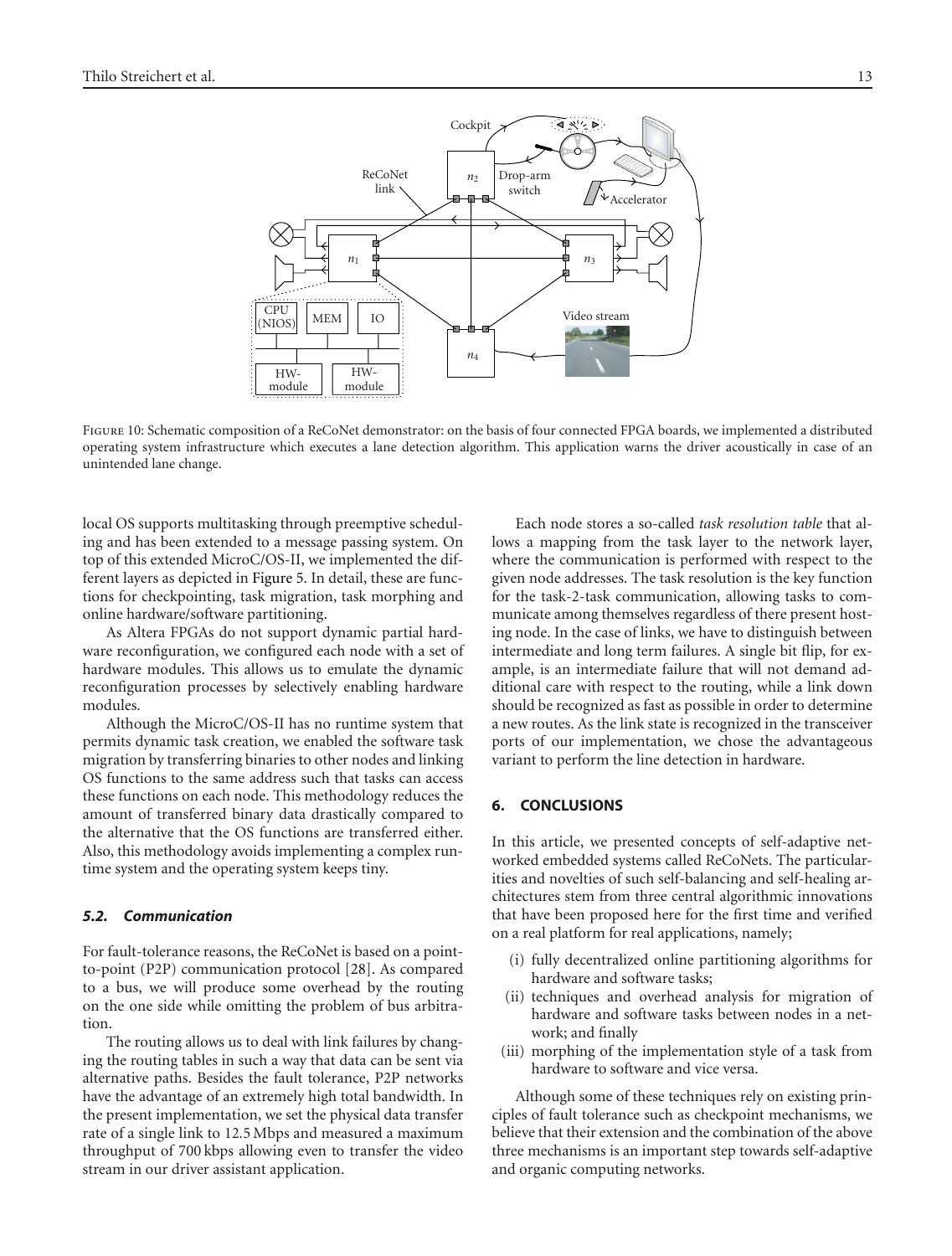## **ACKNOWLEDGMENT**

This work was supported in part by the German Science Foundation (DFG) under project Te/163-ReCoNets.

#### <span id="page-13-1"></span><span id="page-13-0"></span>**REFERENCES**

- [1] H. Walder and M. Platzner, "Online scheduling for blockpartitioned reconfigurable devices," in *Proceedings of Design, Automation and Test in Europe (DATE '03)*, pp. 290–295, Munich, Germany, March 2003.
- <span id="page-13-3"></span>[2] A. Ahmadinia, C. Bobda, D. Koch, M. Majer, and J. Teich, "Task scheduling for heterogeneous reconfigurable computers," in *Proceedings of the 17th Symposium on Integrated Cicuits and Systems Design (SBCCI '04)*, pp. 22–27, Pernambuco, Brazil, September 2004.
- <span id="page-13-2"></span>[3] A. Ahmadinia, C. Bobda, and J. Teich, "On-line placement for dynamically reconfigurable devices," *International Journal of Embedded Systems*, vol. 1, no. 3/4, pp. 165–178, 2006.
- <span id="page-13-4"></span>[4] R. Lysecky and F. Vahid, "A configurable logic architecture for dynamic hardware/software partitioning," in *Proceedings of Design, Automation and Test in Europe Conference and Exhibition (DATE '04)*, vol. 1, pp. 480–485, Paris, France, February 2004.
- <span id="page-13-5"></span>[5] V. Baumgarte, F. May, A. Nückel, M. Vorbach, and M. Weinhardt, "PACT XPP—a self-reconfigurable data processing architecture," in *Proceedings of 1st International Conference on Engineering of Reconfigurable Systems and Algorithms (ERSA '01)*, Las Vegas, Nev, USA, June 2001.
- <span id="page-13-6"></span>[6] Chameleon Systems, *CS2000 Reconfigurable Communications Processor, Family Product Brief*, 2000.
- <span id="page-13-7"></span>[7] A. Thomas and J. Becker, "Aufbau- und Strukturkonzepte einer adaptive multigranularen rekonfigurierbaren Hardwarearchitektur," in *Proceedings of Organic and Pervasive Computing, Workshops (ARCS '04)*, pp. 165–174, Augsburg, Germany, March 2004.
- <span id="page-13-8"></span>[8] C. Bobda, D. Koch, M. Majer, A. Ahmadinia, and J. Teich, "A dynamic NoC approach for communication in reconfigurable devices," in *Proceedings of International Conference on Field-Programmable Logic and Applications (FPL '04)*, pp. 1032– 1036, Antwerp, Belgium, August-September 2004.
- [9] Altera, "FLEX 10K Devices," November 2005, [http://www.](http://www.altera.com/products/devices/flex10k/f10-index.html) [altera.com/products/devices/flex10k/f10-index.html.](http://www.altera.com/products/devices/flex10k/f10-index.html)
- <span id="page-13-10"></span><span id="page-13-9"></span>[10] P. Zipf, *A fault tolerance technique for field- programmable logic arrays*, Ph.D. thesis, Siegen University, Siegen, Germany, November 2002.
- <span id="page-13-11"></span>[11] A. Doumar and H. Ito, "Detecting, diagnosing, and tolerating faults in SRAM-based field programmable gate arrays: a survey," *IEEE Transactions on Very Large Scale Integration Systems*, vol. 11, no. 3, pp. 386–405, 2003.
- <span id="page-13-12"></span>[12] CERN, "FPGA Dynamic Reconfiguration in ALICE and beyond," November 2005, [http://alicedcs.web.cern.ch/alicedcs/.](http://alicedcs.web.cern.ch/alicedcs/)
- <span id="page-13-13"></span>[13] W. Xu, R. Ramanarayanan, and R. Tessier, "Adaptive fault recovery for networked reconfigurable systems," in *Proceedings of the 11th Annual IEEE Symposium on Field-Programmable Custom Computing Machines (FCCM '03)*, p. 143, IEEE Computer Society, Los Alamitos, Calif, USA, April 2003.
- <span id="page-13-14"></span>[14] J. Lach, W. H. Mangione-Smith, and M. Potkonjak, "Efficiently supporting fault-tolerance in FPGAs," in *Proceedings of the ACM/SIGDA 6th International Symposium on Field Programmable Gate Arrays (FPGA '98)*, pp. 105–115, ACM Press, Monterey, Calif, USA, February 1998.
- <span id="page-13-15"></span>[15] W.-J. Huang and E. J. McCluskey, "Column-based precompiled configuration techniques for FPGA," in *Proceedings of the*

*9th Annual IEEE Symposium on Field-Programmable Custom Computing Machines (FCCM '01)*, pp. 137–146, IEEE Computer Society, Rohnert Park, Calif, USA, April-May 2001.

- <span id="page-13-16"></span>[16] E. N. Elnozahy, L. Alvisi, Y.-M. Wang, and D. B. Johnson, "A survey of rollback-recovery protocols in message-passing systems," *ACM Computing Surveys*, vol. 34, no. 3, pp. 375–408, 2002.
- <span id="page-13-17"></span>[17] K. M. Chandy and L. M. Lamport, "Distributed snapshots: determining global states of distributed systems," *ACM Transactions on Computer Systems*, vol. 3, no. 1, pp. 63–75, 1985.
- <span id="page-13-18"></span>[18] N. H. Vaidya, "Impact of checkpoint latency on overhead ratio of a checkpointing scheme," *IEEE Transactions on Computers*, vol. 46, no. 8, pp. 942–947, 1997.
- <span id="page-13-19"></span>[19] S. Poledna, *Fault-Tolerant Real-Time Systems: The Problem of Replica Determinism*, Kluwer Academic, Boston, Mass, USA, 1996.
- <span id="page-13-20"></span>[20] S. Trimberger, D. Carberry, A. Johnson, and J. Wong, "A timemultiplexed FPGA," in *Proceedings of 5th IEEE Symposium on FPGA-Based Custom Computing Machines (FCCM '97)*, pp. 22–29, IEEE Computer Society, Napa Valley, Calif, USA, April 1997.
- [21] S. M. Scalera and J. R. Vázquez, "The design and implementation of a context switching FPGA," in *Proceedings of the IEEE Symposium on FPGAs for Custom Computing Machines (FCCM '98)*, p. 78, IEEE Computer Society, Napa, Calif, USA, April 1998.
- <span id="page-13-21"></span>[22] K. Puttegowda, D. I. Lehn, J. H. Park, P. Athanas, and M. Jones, "Context switching in a run-time reconfigurable system," *Journal of Supercomputing*, vol. 26, no. 3, pp. 239–257, 2003.
- <span id="page-13-22"></span>[23] G. Brebner, "The swappable logic unit: a paradigm for virtual hardware," in *Proceedings IEEE Symposium on FPGAs for Custom Computing Machines*, K. L. Pocek and J. Arnold, Eds., pp. 77–86, IEEE Computer Press, Napa Valley, Calif, USA, April 1997.
- <span id="page-13-23"></span>[24] H. Simmler, L. Levinson, and R. Männer, "Multitasking on FPGA coprocessors," in *Proceedings of the 10th International Workshop on Field-Programmable Logic and Applications (FPL '00)*, pp. 121–130, Villach, Austria, August 2000.
- <span id="page-13-24"></span>[25] H. Simmler, "Preemptive Multitasking auf FPGA Prozessoren," Dissertation, University of Mannheim, Mannheim, Germany, 2001, page 279.
- <span id="page-13-25"></span>[26] G. C. Buttazzo, *Hard Real-Time Computing Systems*, Kluwer Academic, Boston, Mass, USA, 2002.
- <span id="page-13-26"></span>[27] T. Blickle, J. Teich, and L. Thiele, "System-level synthesis using evolutionary algorithms," in *Design Automation for Embedded Systems*, R. Gupta, Ed., vol. 3, pp. 23–62, Kluwer Academic, Boston, Mass, USA, January 1998.
- <span id="page-13-27"></span>[28] D. Koch, T. Streichert, S. Dittrich, C. Strengert, C. D. Haubelt, and J. Teich, "An operating system infrastructure for faulttolerant reconfigurable networks," in *Proceedings of the 19th International Conference on Architecture of Computing Systems (ARCS '06)*, pp. 202–216, Frankfurt/Main, Germany, March 2006.
- <span id="page-13-28"></span>[29] K. Bazargan, R. Kastner, and M. Sarrafzadeh, "Fast template placement for reconfigurable computing systems," *IEEE Design and Test of Computers*, vol. 17, no. 1, pp. 68–83, 2000.
- <span id="page-13-29"></span>[30] H. Walder and M. Platzner, "Fast online task placement on FPGAs: free space partitioning and 2D-hashing," in *Proceedings of the 17th International Parallel and Distributed Processing Symposium (IPDPS '03) / Reconfigurable Architectures Workshop (RAW '03)*, p. 178, Nice, France, April 2003.
- <span id="page-13-30"></span>[31] G. Cybenko, "Dynamic load balancing for distributed memory multiprocessors," *Journal of Parallel and Distributed Computing*, vol. 7, no. 2, pp. 279–301, 1989.